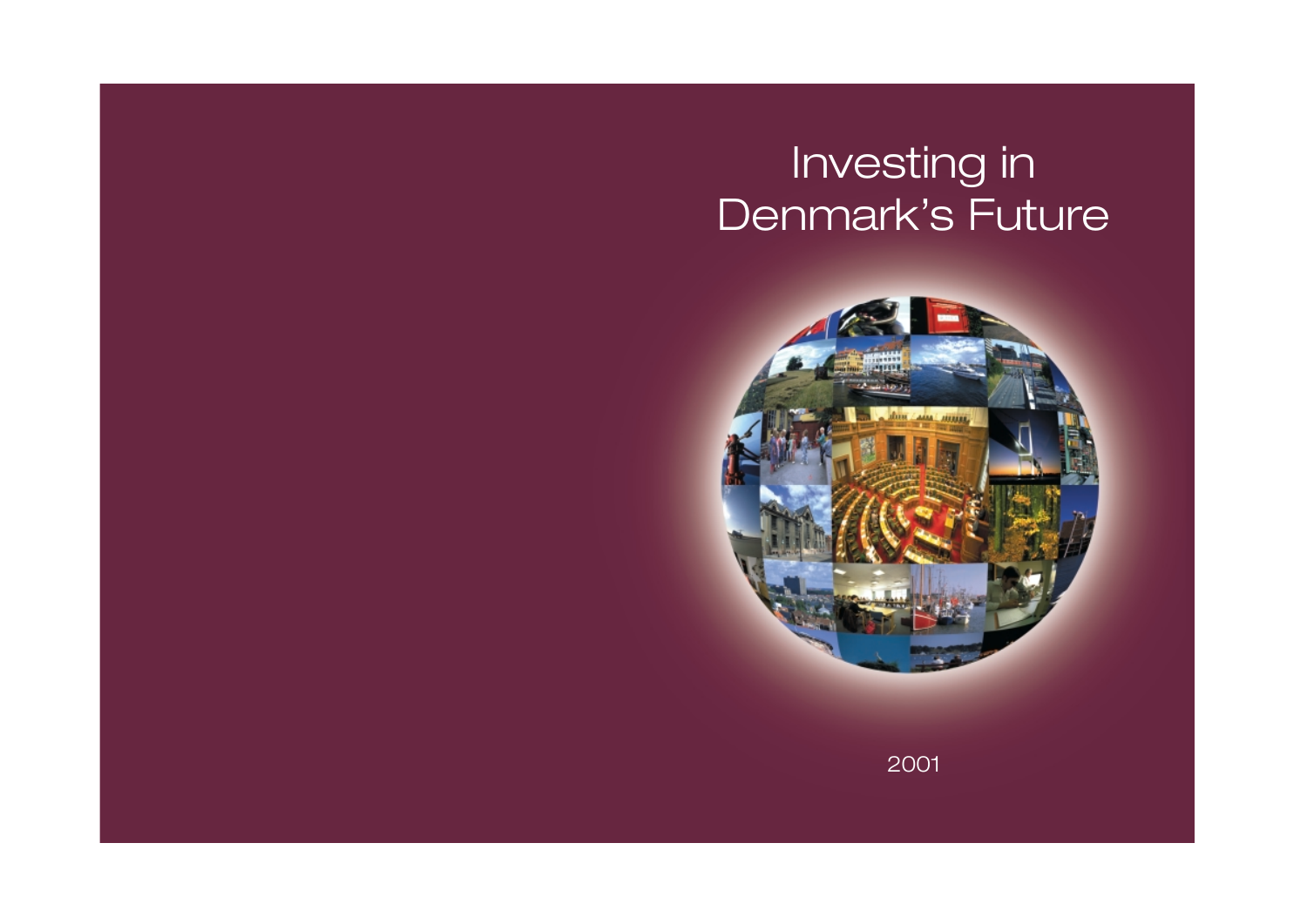**INARK'S ELITI** Denmark's future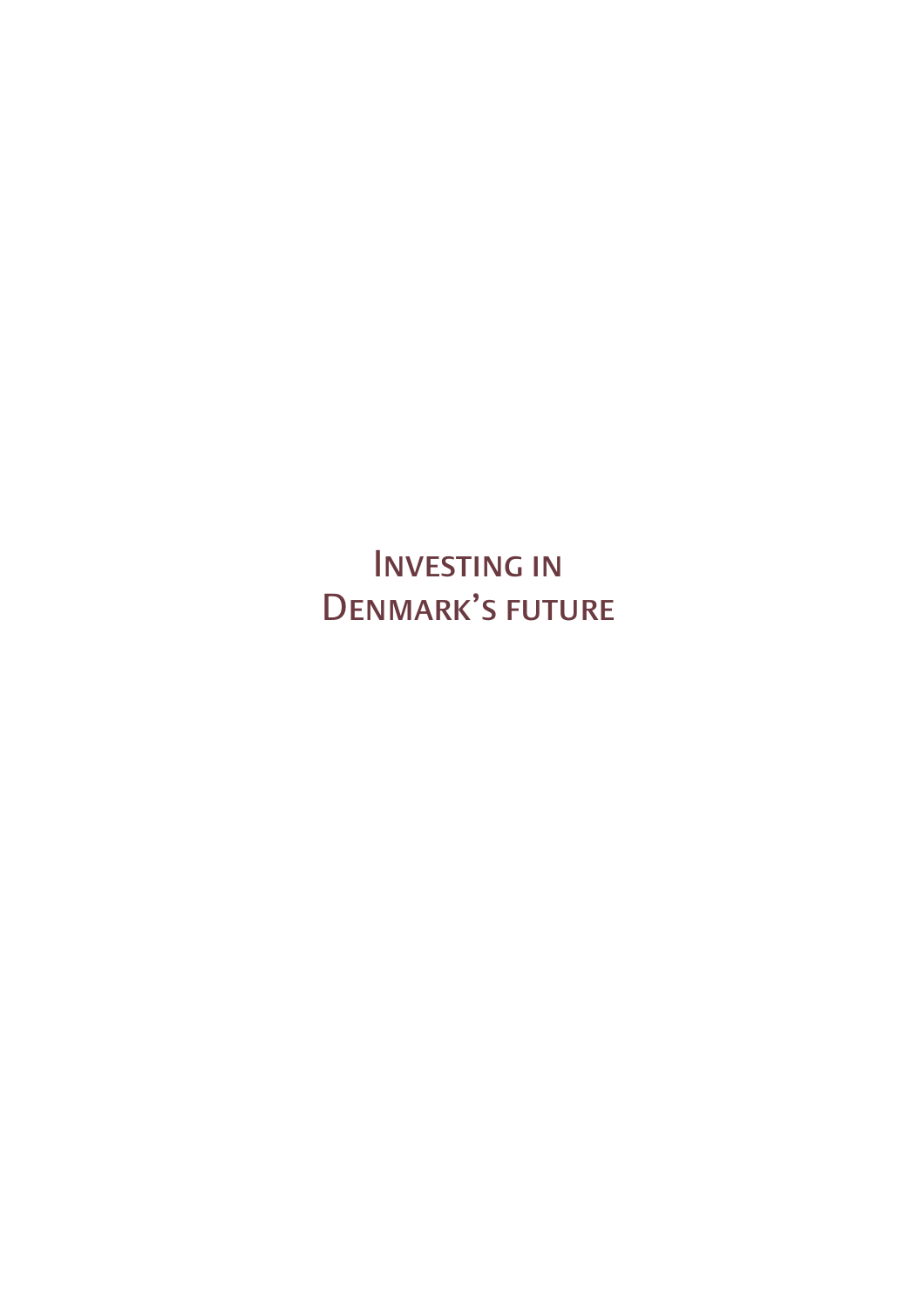# Investing in Denmark's future, 2001

The publication can be obtained by:

Schultz Information Herstedvang 12, 2620 Albertslund Telephone 43 63 23 00 Fax: 43 63 19 69 E-mail: Schultz@schultz.dk Homepage: www.schultz.dk

or obtained in person at:

Schultz Boghandel Vognmagergade 7 1120 København V

Enquiries regarding this publication can be addressed to:

Ministry of Finance Christiansborg Slotsplads 1 1st Division 1218 København K Telephone 33 92 33 33

| Cover:         | Schultz Grafisk    |
|----------------|--------------------|
| Printed by:    | Schultz Grafisk    |
| No. of copies: | 1.000              |
| Price:         | 50 DKK (incl. VAT) |
| ISBN:          | 87-7856-440-9      |
|                |                    |

Web-publication: Produced by: Schultz Grafisk ISBN: 87-7856-441-7

The publication can be found on: www.fm.dk

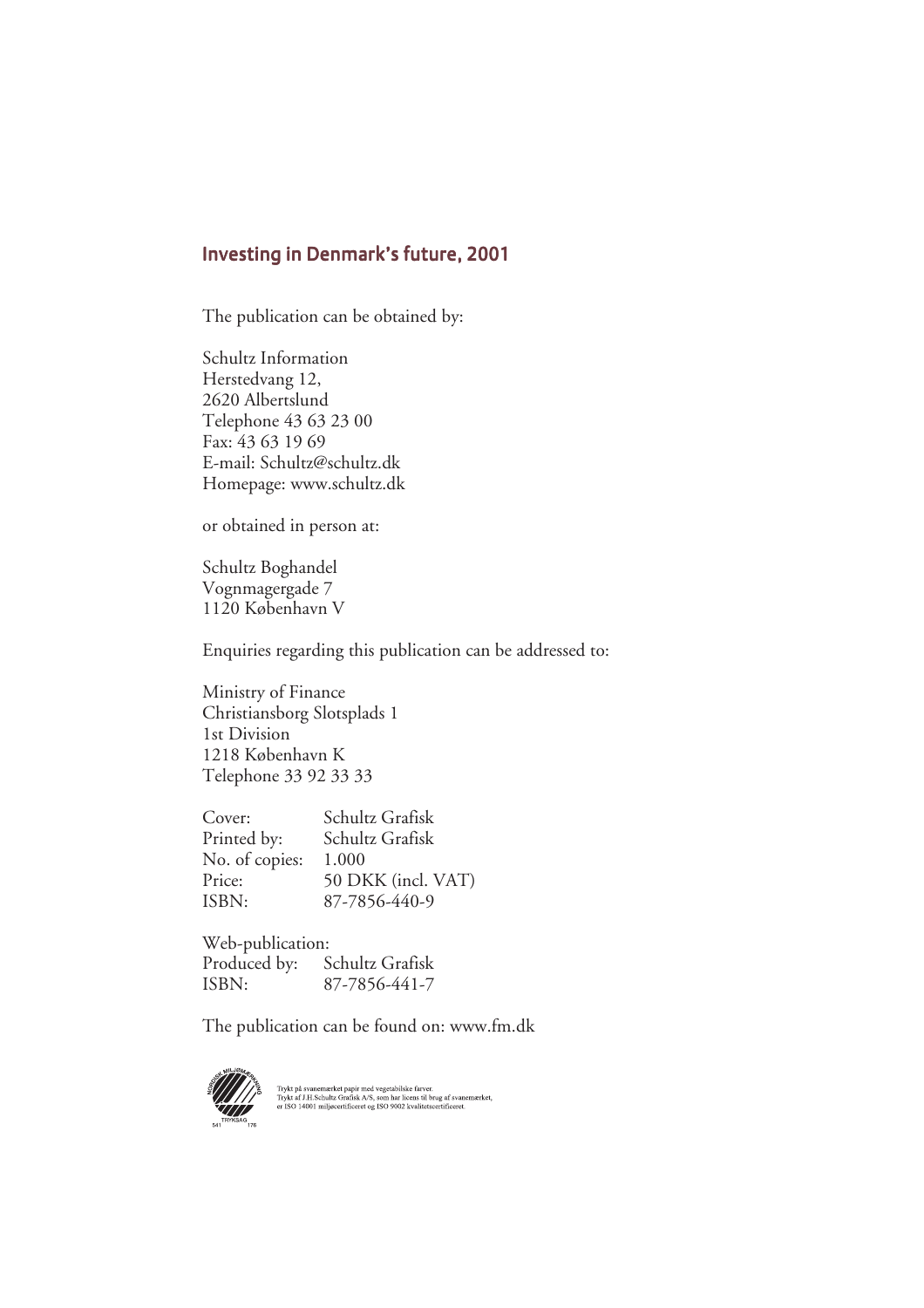# **Contents**

| 6. Where to invest over the next ten years?  17 |  |
|-------------------------------------------------|--|
|                                                 |  |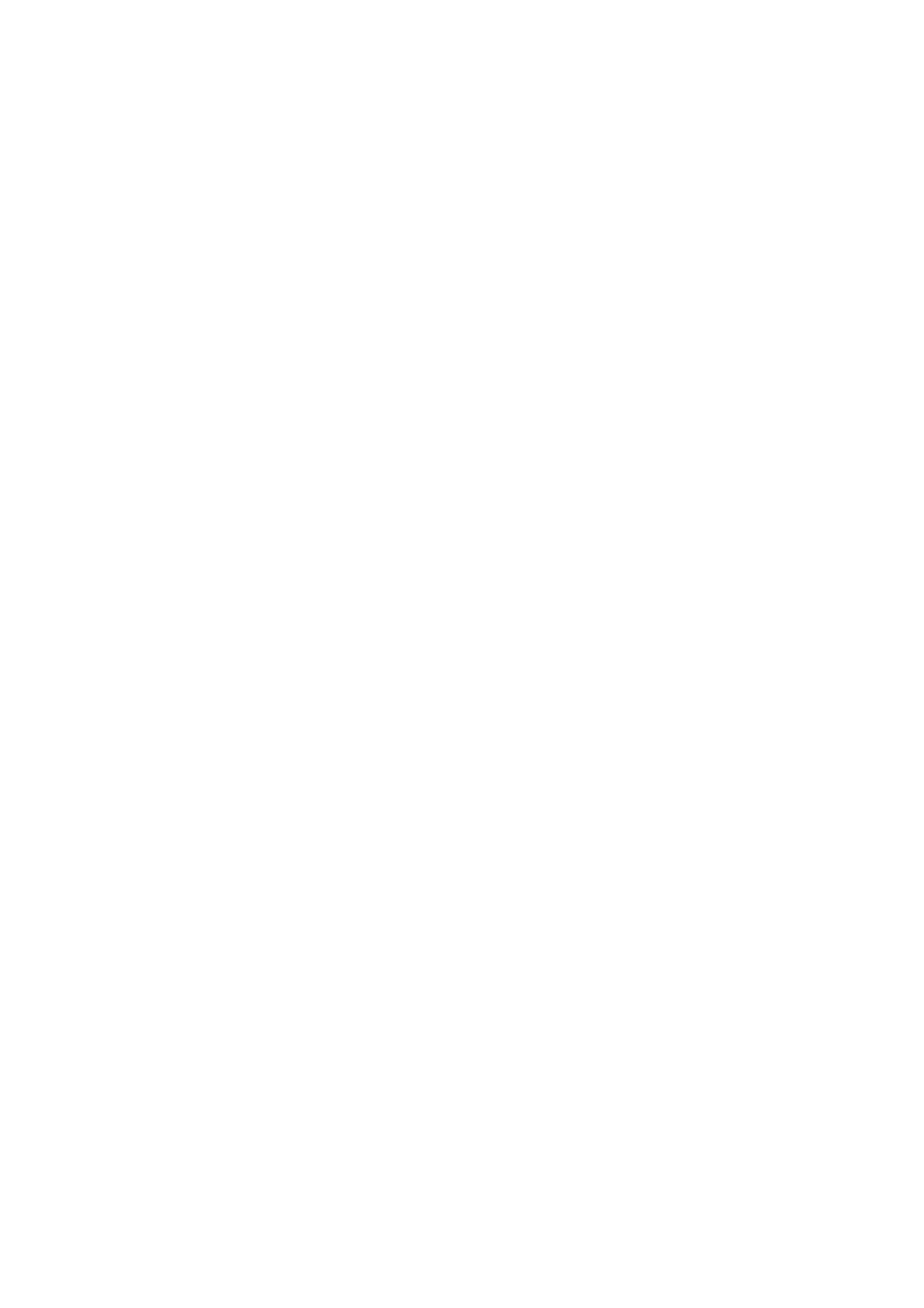## 1. Introduction

Public investment is vital to the growth of the welfare society. The past ten years have seen considerable investment in the large fixed links across the Great Belt and the Sound, an extension of the Danish motorway network and public transport, environmental programmes, buildings for cultural institutions, hospital improvements, senior housing and modern educational establishments, to name a few projects.

Public investment has thus increased from slightly more than DKK 40bn in 1993 to about an annual DKK 50bn in recent years.

Many of the large infrastructure projects are in their final stages, and total public investment activity is set to drop as the current projects are completed.

So now is a good time to consider the investment initiatives to be made in the coming decade. Organising public investment is a question of timing. In which areas do future needs require action? Which investment projects will particularly contribute to developing the welfare society of the future?

Investment requires careful consideration.

The Government is therefore submitting its public investment policy for the next ten years. The Government's priorities are:

- First, public investment must help secure the future framework of the welfare society. We need to secure a framework for providing adequate welfare services so that we can meet the new challenges and needs that Denmark will be facing in the future.
- Second, Denmark must make strategic investments that can help secure the basis for our affluence, which is the backbone of our welfare society.
- Third, we must ensure that everything built is properly maintained. This applies to roads as well as to schools, hospitals, kindergartens and other public buildings. We are in a position to protect our in-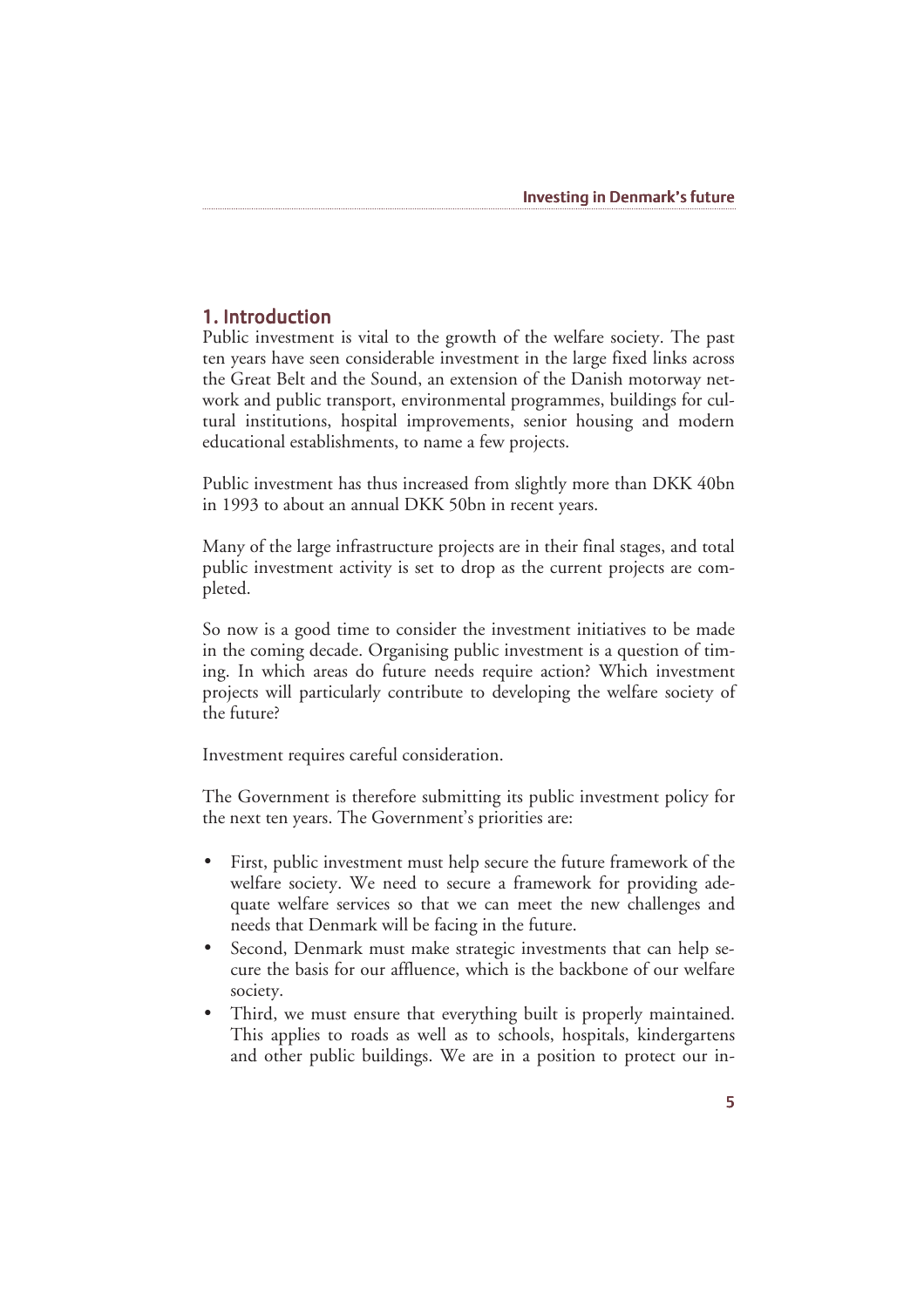vestments and ensure that buildings and facilities remain in good condition and function properly.

Preparing for the changing composition of the population in the next few decades – first a rising number of schoolchildren followed by an increasing number of old people – is one new challenge. Shifting to the knowledge-based society, and all that it implies in respect of networks and stateof-the-art IT, is another.

The Government's ambition is to see Denmark rank among the best IT nations in the world. To this end, the public sector must be at the cutting edge when it comes to using computers and IT. In a modern welfare society, people must be offered targeted services, a high level of information and easy access to authorities.

Since the adequacy of public investment policy depends on the size of public investment budgets, the Government has chosen to make investment initiatives a high priority. Thus, the economic forecasts included in *A sustainable future – Denmark 2010* leave us economic room for manoeuvre so that we can strengthen our investment efforts.

But priorities still need to be made if we are to reach the ambitious goals set for economic growth. Public investment must focus on the right areas.

In *Investing in Denmark's future*, the Government presents its future investment strategy (see box 1).

#### **Box 1. Future public investment focus areas**

- Transfer to the knowledge-based society and increasing use of IT
- State-of-the-art facilities and technology in the area of training, education and research
- Adequate facilities for public welfare services particularly improved primary and lower secondary schools and senior housing
- Investment in efficient public administrative procedures to free resources for care and nursing
- Improvement of roads and railways suffering from capacity problems
- Social initiatives in respect of senior housing, youth housing and general improvements to specific neighbourhoods
- Proper maintenance of public facilities, buildings and roads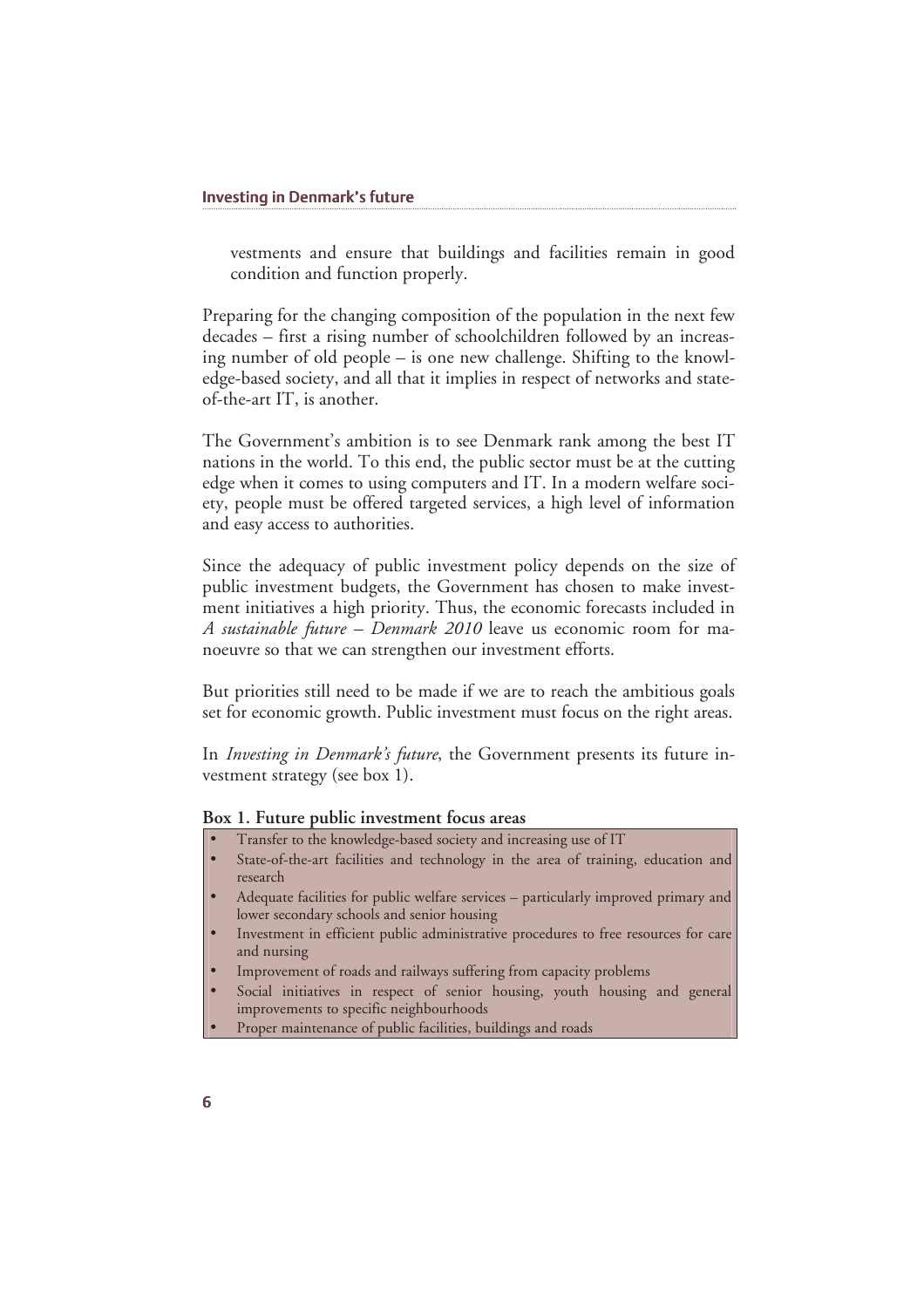The Government intends to follow up on its investment strategy by launching a number of concrete investment projects to be implemented at the coming central government and local-government budget talks and in the budget-bill in August 2001.

## 2. What is public investment?

Investment can be many things such as investment in machinery, buildings, facilities and computers. Operating expenditure on training, education and research is sometimes also regarded as investment.

Physical investment is the most obvious, as it involves constructing new buildings, roads and facilities. This is the type of investment included in the public capital budgets, and it is also the focus area of the Government's strategic investment programme.

However, this does not mean that operating expenditure on training, education and research is unimportant for the growth of a society. Expenditure in these areas is often, and rightly so, regarded as valuable *investment* for both individuals and society as a whole. However, such expenditure is not covered here because it is not included in the investment budget.

Total public investment encompasses investment in physical infrastructure made by central government, local government and public corporations (see box 2).

#### **Box 2. Total public investment**

Total public investment in physical infrastructure amounts to about DKK 50bn on an annual basis. Investment includes tax-financed investment and public investment financed through user charges.

Tax-financed investment amounts to some DKK 20bn. This is investment in key welfare areas such as health and training and education as well as roads and railways. Central government is responsible for one fourth of tax-financed investment, while local authorities and counties account for the rest.

Investment financed through user charges makes up the remaining DKK 30bn. This is investment made by public corporations such as energy and water-supply companies and the companies in charge of constructing and building the fixed links across the Great Belt and the Sound.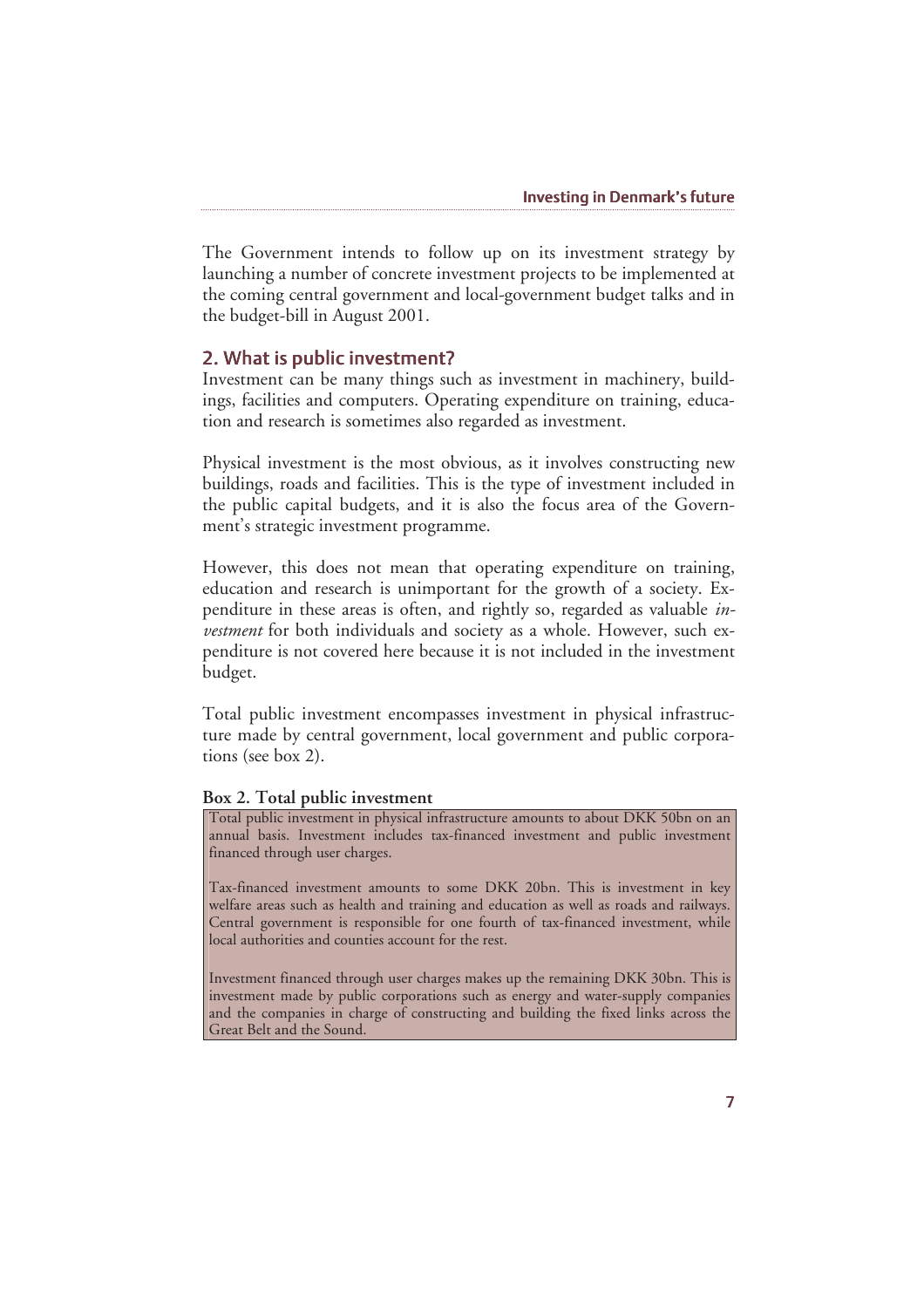## 3. Investment initiatives of recent years

Since 1993, considerable amounts have been invested in many areas of the public sector, such as new buildings, senior housing, transport installations, new equipment and much more. The improvements have been obvious to most.

Social services and health care have seen substantial improvements through investment in hospitals, senior housing and childcare facilities, for example. Investment in state-of-the-art equipment and new technology at hospitals has been a top priority, as has county investment in services provided to the mentally and physically disabled.

Housing investment has also been substantial, with a considerable rise in central-government grants to housing and urban renewal in particular.

Improving cultural buildings has been a major focus area. Improvements have been made to the Royal Library on the waterfront, the Royal Museum of Fine Arts as well as the National Museum of Denmark. Furthermore, the Danish National Archives in Odense and Viborg, the Academies of Music in Esbjerg and Århus as well as the State and University Library and the School of Architecture, both located in Århus, have all opened in new settings.

Re-establishing the original course of Skjern Å, cleaning up polluted sites and developing renewable energy facilities at CHP plants and wind turbines have been key environmental projects.

The training and educational sector has seen mounting investment in new buildings and better and up-to-date facilities, for example at the University of Copenhagen, the University of Aarhus, Roskilde University, the University of Southern Denmark, the University of Aalborg and the business schools.

Counties have invested in secondary schools, and the latest agreement with local authorities has given primary schools a much-needed lift.

The monumental tunnels and fixed links across the Great Belt and the Sound have improved transport services and reduced travelling time.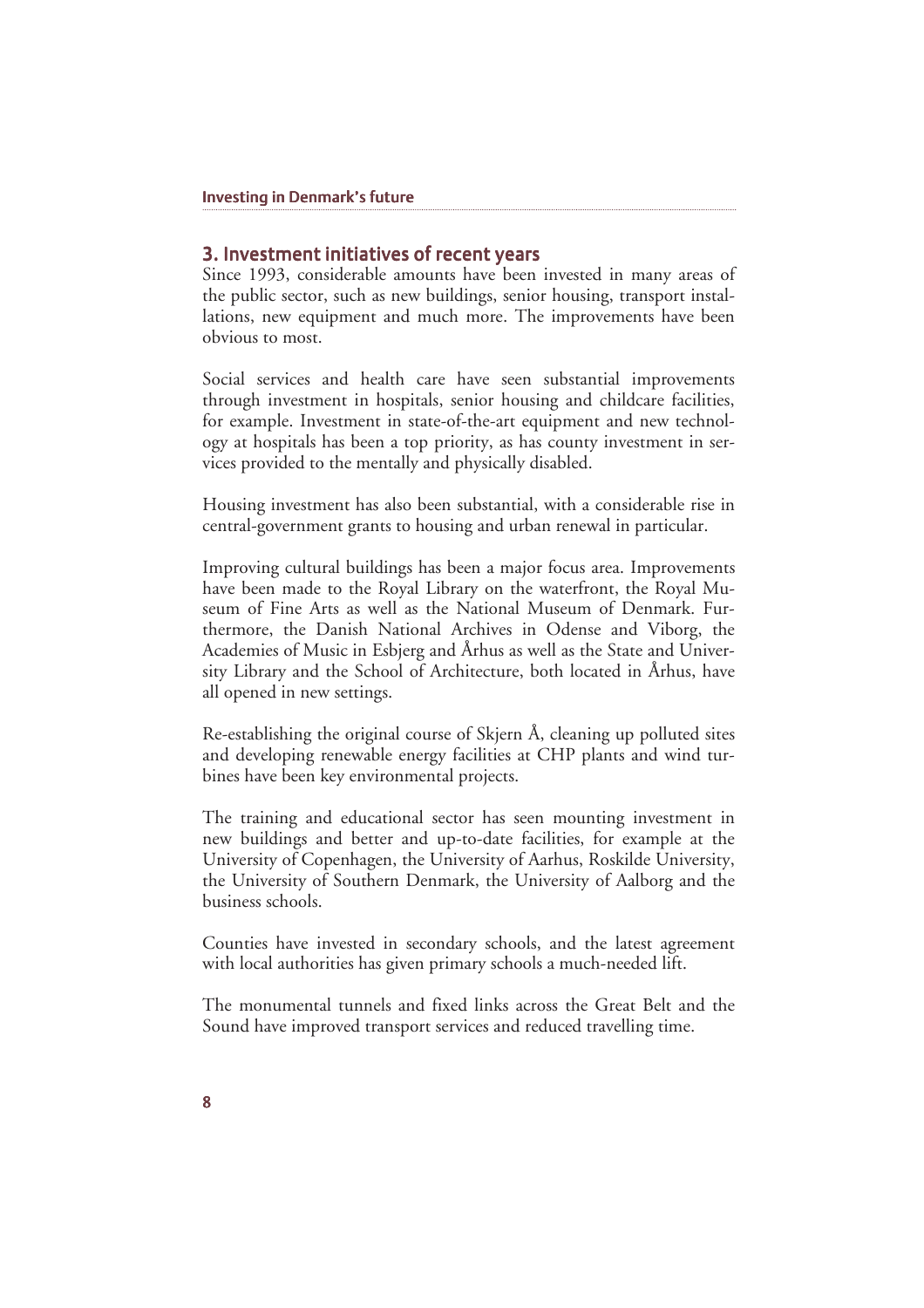Substantial investment has also been made in the public transport sector, with an improvement of the railway network and the establishment of the Copenhagen Mini Metro. DSB, the Danish state-owned railways, is investing more than DKK 15bn in new rolling stock equipment over the next few years. Finally, the large H-shaped motorway network interlinking the main parts of Denmark has now been completed.

#### **Box 3. Public investment focus areas during the 1990s**

- Better childcare facilities
- State-of-the-art equipment and new technology at hospitals
- Major cultural institutions in modern settings
- Housing investment and urban renewal
- Nature rehabilitation and environmental improvement
- Investment in CHP plants and wind turbines
- Improvement of facilities and services in the training and educational sector
- Fixed links across the Great Belt and the Sound
- Public transport modernisation and procurement of new rolling stock
- Completion of the large H-shaped motorway network

## 4. New public investment challenges

A rich country, Denmark has been in a position to make the required investment in society, including investment in facilities as well as in training, education and research.

This is one reason why Denmark has a well-developed welfare society.

The foundations of our modern welfare society were laid in the 1960s and 1970s. New schools, institutions, hospitals, nursing homes and town halls were built nationwide.

Today, in our well-developed welfare society, public investment is naturally allocated a smaller part of the total resources available. This pattern is evident in almost every industrialised country in the Western World.

The high historical level of investment also requires that substantial resources be allocated to maintaining the existing welfare system. This new task will grow as new short-lived technology is introduced.

The Danish welfare society currently provides high-quality childcare; training and education; elderly care as well as health care. But people's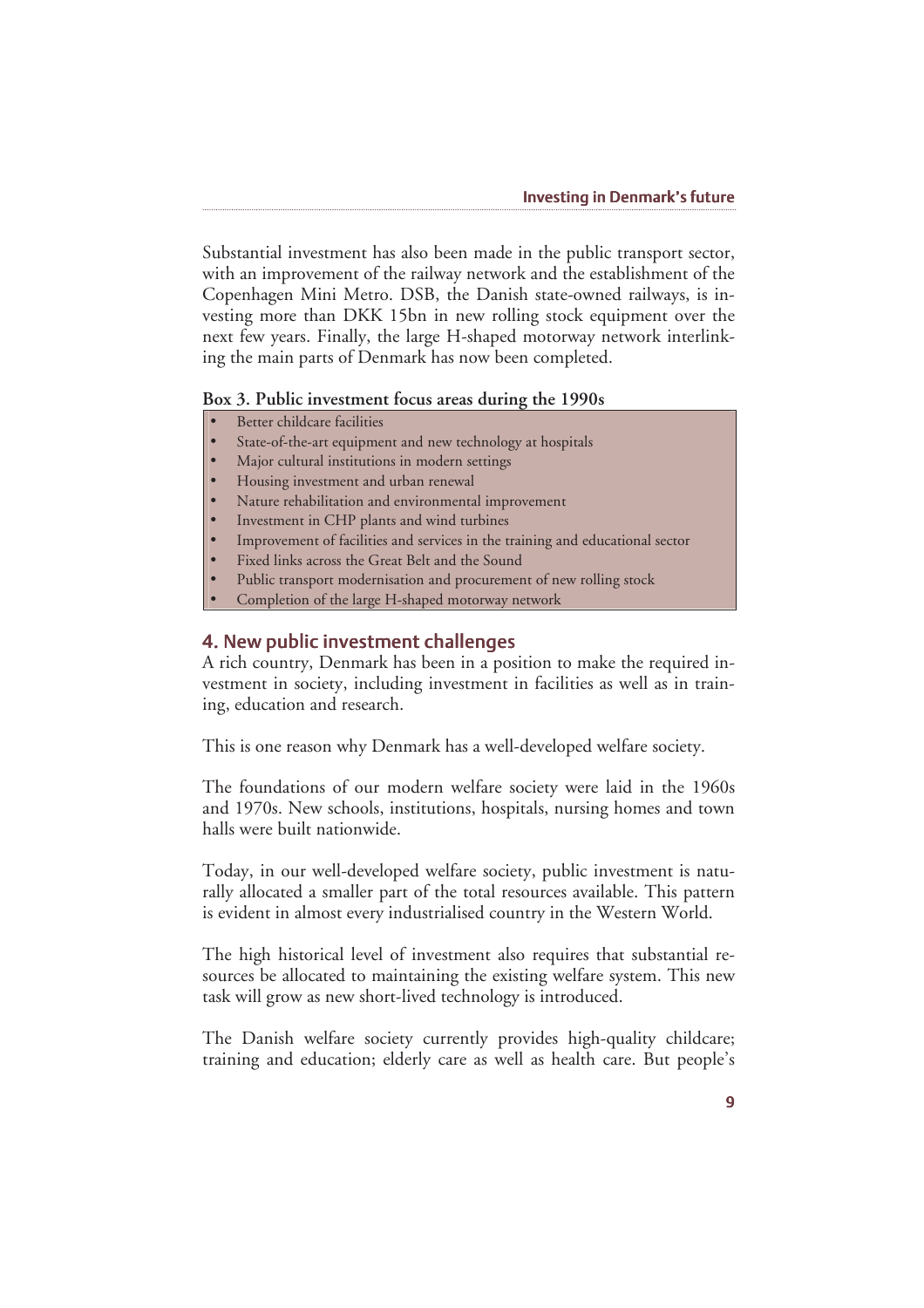needs will continue to change, and the demand for quality welfare services is not about to decrease – on the contrary.

To *secure our welfare society*, we must create a basis for allowing families and businesses to enjoy decent public services in our affluent society – also five or ten years ahead.

So we need to establish a proper physical framework that allows us to meet the demands of the future. We must also make the public sector as efficient as possible, providing people with the best possible services.

The public sector will also have to invest in areas that can strengthen Denmark's position and boost the economy to the benefit of society in general. Public investment in such areas could include projects to better prepare people and businesses for the challenges of the future.

The need for public investment to secure our welfare society reflects Denmark's current challenges and opportunities (see box 4).

#### **Box 4. Public investment challenges and opportunities**

- Meeting the demands of the growing number of old people
- Limited possibility of creating more jobs
- Shifting to the knowledge-based society with its technological possibilities, particularly within the area of IT
- Economic growth and the ever-increasing demand for better services and higher quality
- International challenges and opportunities

## The number of old people is growing, while the possibility of creating more jobs is limited

The *changing composition of the population* in the next few years will impose new challenges on the public sector. Demography is thus one change that needs addressing in a future investment strategy (see figure 1).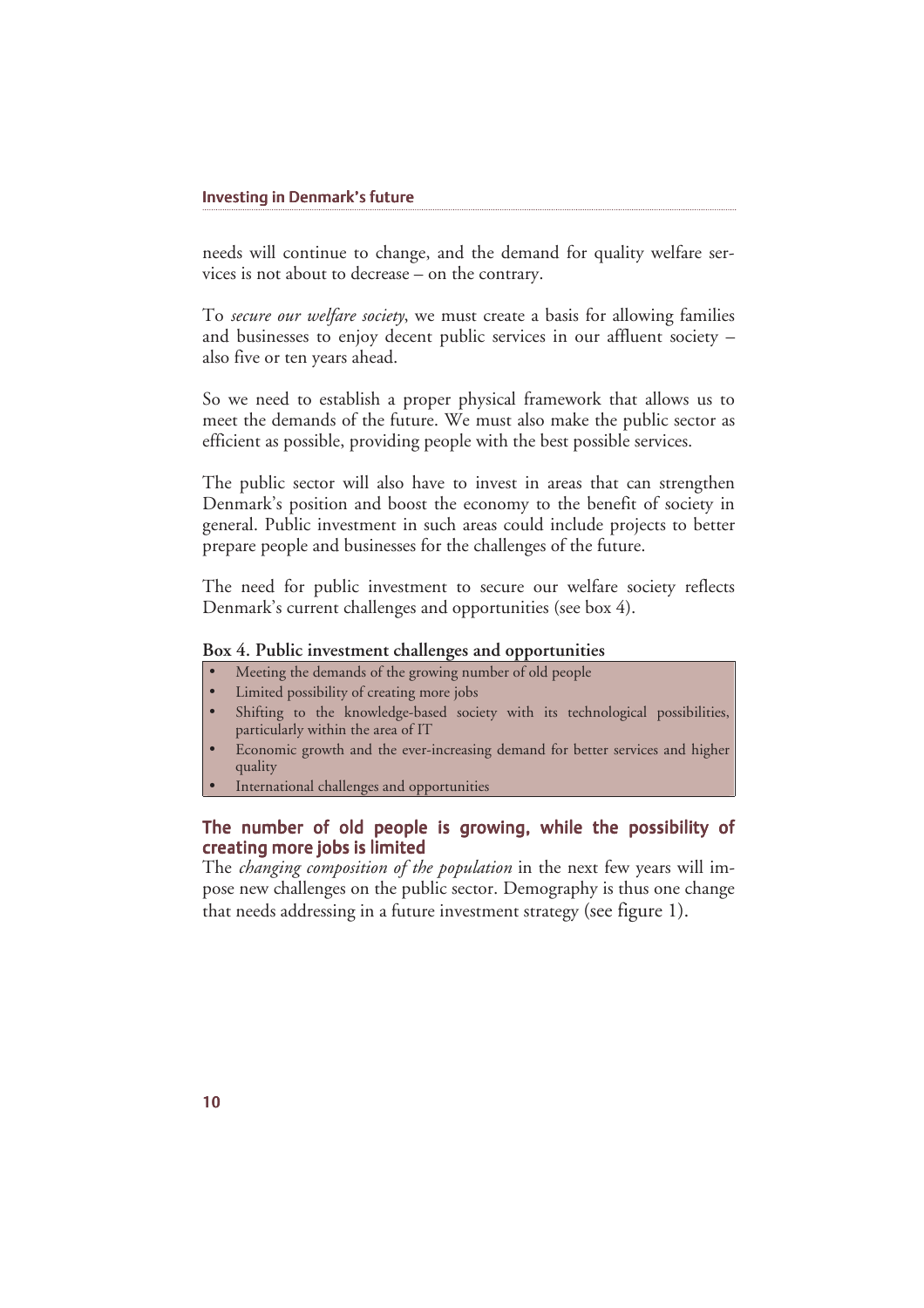

**Figure 1. Changes in the composition of the population from 2000 to 2030** 

The growing number of old people is one of the greatest challenges facing our welfare society in the next few decades. The next thirty years will see the number of people over sixty-five rise by 300,000. During this period, the number of children at primary and lower secondary schools will also increase. On the other hand, the number of small children – and particularly the number of young people in their twenties – will drop in the coming years.

This trend will lead to a decrease in the ratio of working people to nonworking people – especially after 2010.

Consequently, society must be prepared to adapt to the growing number of old people demanding such public welfare services as care and nursing as well as other services.

At the same time, a large number of public-sector employees will retire in the coming years, thus limiting the growth potential of total manpower (see *A sustainable future – Denmark 2010*).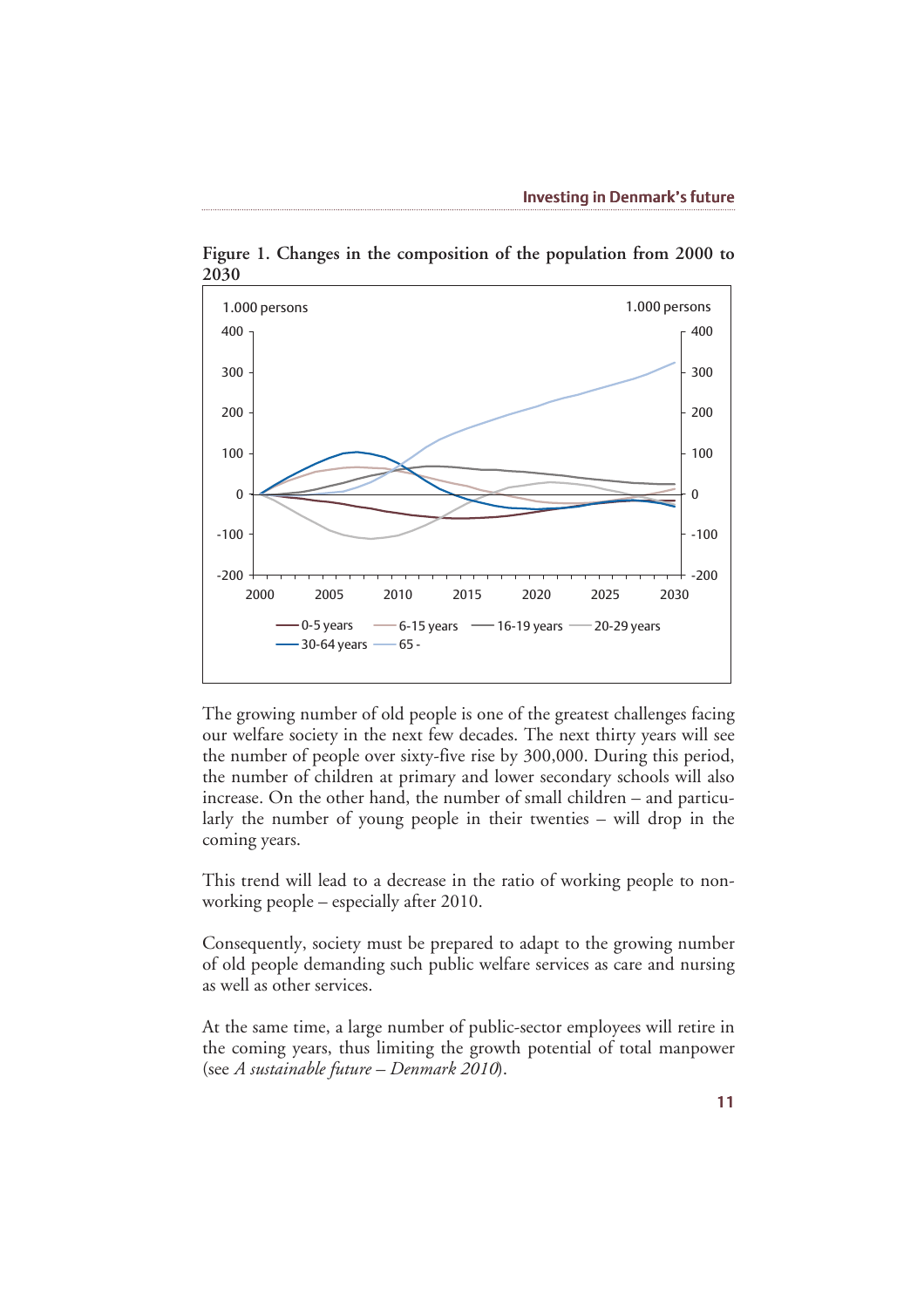Consequently, solutions must be found that can free labour for care and nursing services in our public welfare society.

### Challenges and opportunities intrinsic to modern technology in a knowledge-based society

*Technological progress* and state-of-the-art IT can enhance efficiency. This means that fewer people are required to perform the same tasks, thus freeing resources for other purposes. This is the case in both the private and the public sectors.

Technological progress also gives rise to new opportunities, particularly in the areas of training and education, health care, research and public administration.

This trend may lead to higher investment in information and communications technology and perhaps lower investment in, say, buildings.

The *knowledge-based society* is developing by leaps and bounds – not only in Denmark. This makes know-how and network relations important keys to economic development and the competition between businesses. Knowledge-intensive industries – especially the IT sector – are already experiencing high growth rates.

The public sector is also knowledge-intensive, and we must seize the opportunities that technology provides in order to better organise our work and modernise public services.

The challenge is to prepare individuals, businesses and the public sector for the knowledge-based society and for the opportunities inherent in state-of-the-art information technology.

Examples of new opportunities in our future IT and knowledge-based society abound. The Internet may increasingly become the venue for teaching and for holding conferences, making participants independent of time and space. Students will be able to attend classes anywhere in Denmark or the world, provided that the institutions have the necessary facilities for offering long-distance teaching. And authorities will be much easier to contact when this operation can be performed via the Internet.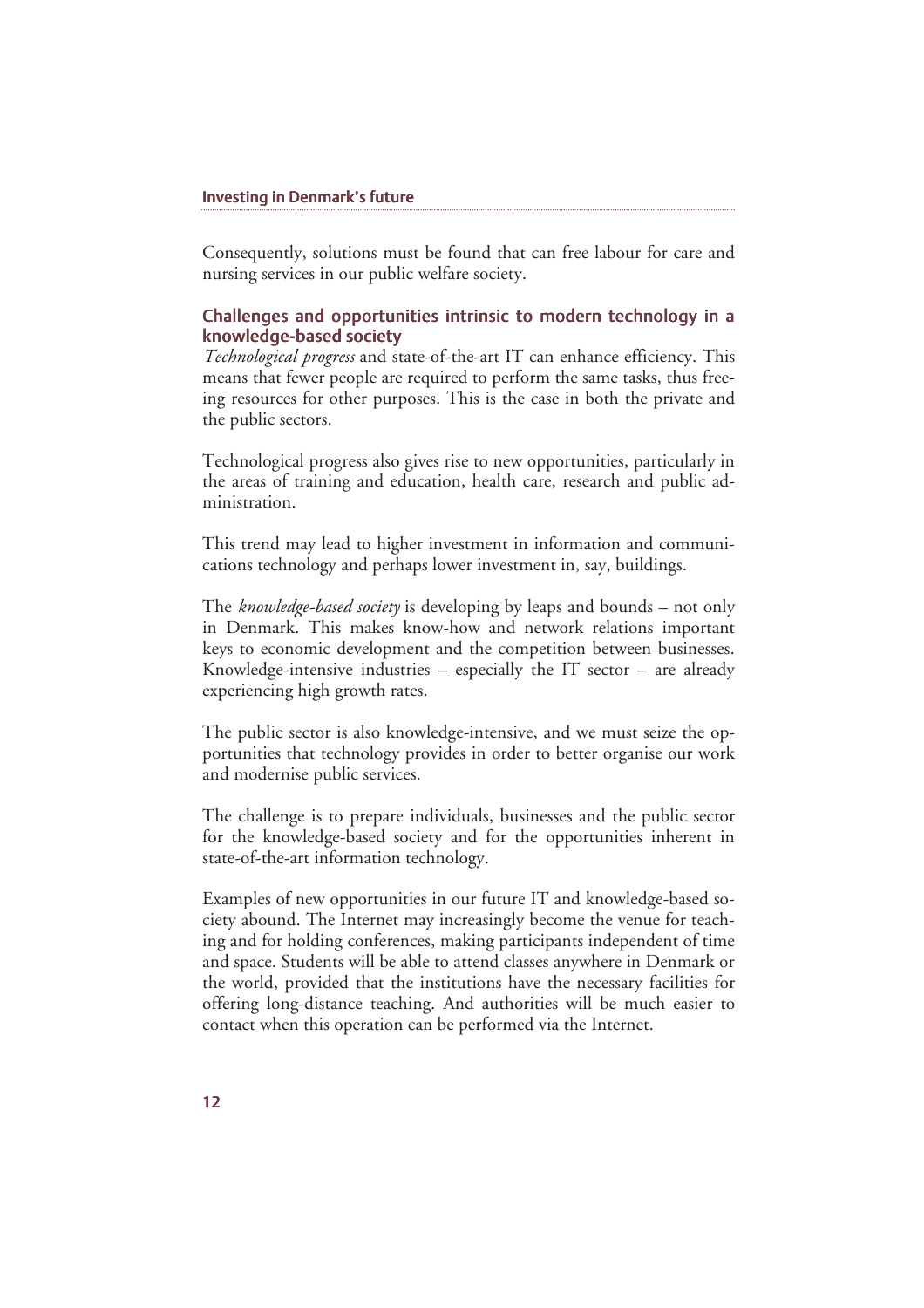## Greater prosperity lifts demand for higher quality

*Economic growth* will raise prosperity. On the one hand, growing affluence may reduce the need for public funding of investment projects – simply because we are all getting richer.

On the other hand, economic growth will spawn heavier traffic, and families and businesses will also put pressure on other infrastructural areas.

Quality improvement in public services is also needed. Greater prosperity creates a demand for better services. When offered modern, high-tech services by, say, banks and supermarkets, people will – quite naturally – demand high-quality services from the public sector.

What today constitutes proper public services will not be adequate ten or twenty years ahead. In other words, demand for public-sector quality services will perpetually increase.

## Infrastructural quality

The need for public investment is affected not only by future demand, but also by the current *condition* and *quality* of our infrastructure.

Denmark has a well-developed infrastructure. But surveys of how users consider public services and facilities in the areas of care, nursing, primary schooling, etc., reveal that there is room for improvement (see figure 2).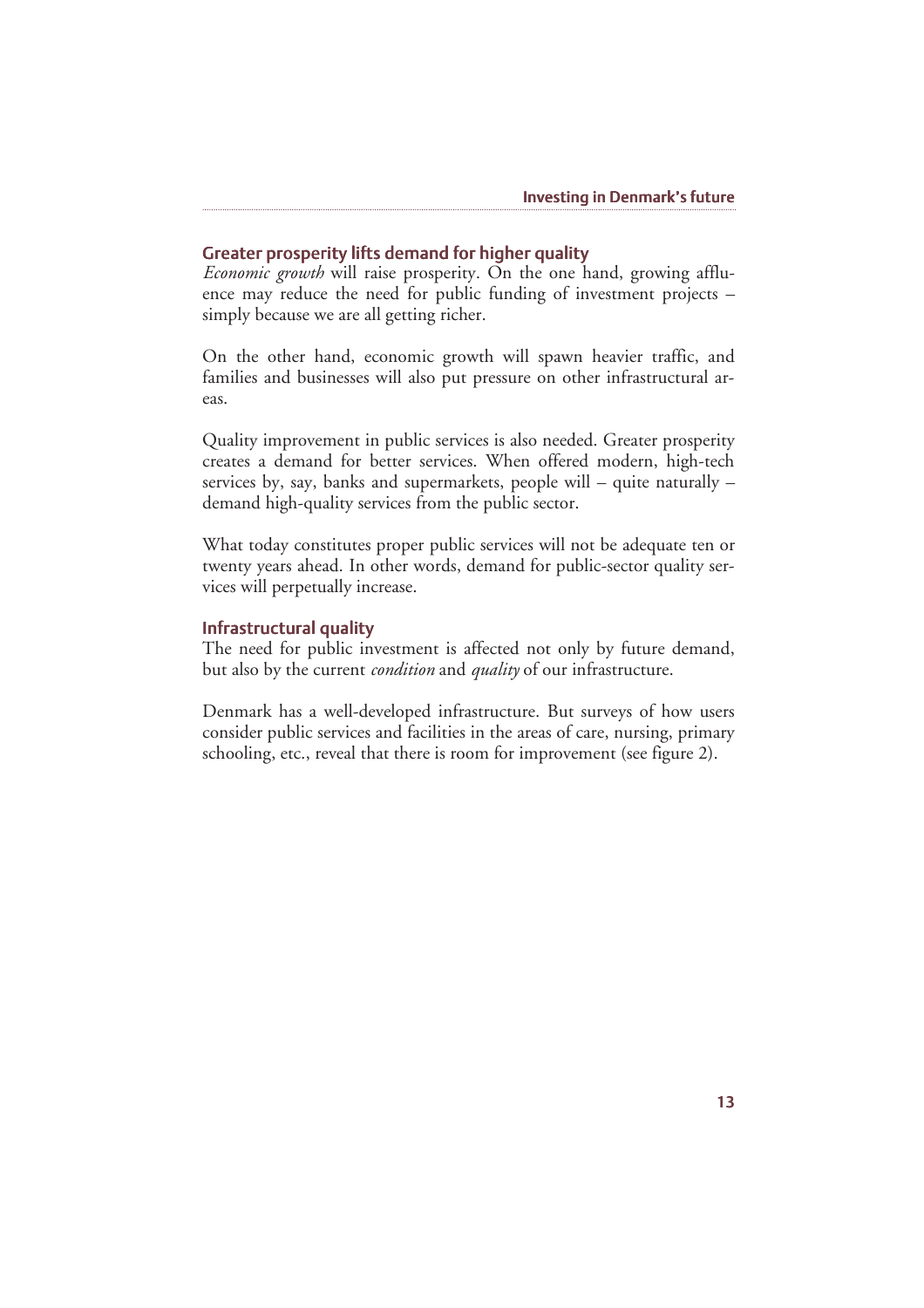

International challenges and opportunities

Finally, a number of *international challenges* and *opportunities* may affect public investment. Globalisation implies a higher degree of trade and contact between countries and may also lead to higher competition.

Growth will stimulate demand for an efficient and smooth infrastructure. This includes adequate links to the outside world.

International agreements in, say, the environmental area may also affect public investment. To contribute to reaching the goals of reducing carbon dioxide emissions, the Folketing (the Danish parliament) has agreed to establish offshore wind turbine farms in Denmark – a two-digit billion investment in Danish kroner.

## 5. Economic framework for action

Pursuing its general economic strategy, the Government aims at maintaining the favourable trends of the Danish economy that have been evident since 1993. Focus will thus be on ensuring a low level of inflation, securing a high rate of employment and reducing public debt.

In the next few years, one specific task will be to reduce public debt and interest expenditure, thus allowing the Danish economy to provide for the rising number of old people and to pay the increasing volume of expenses in that respect.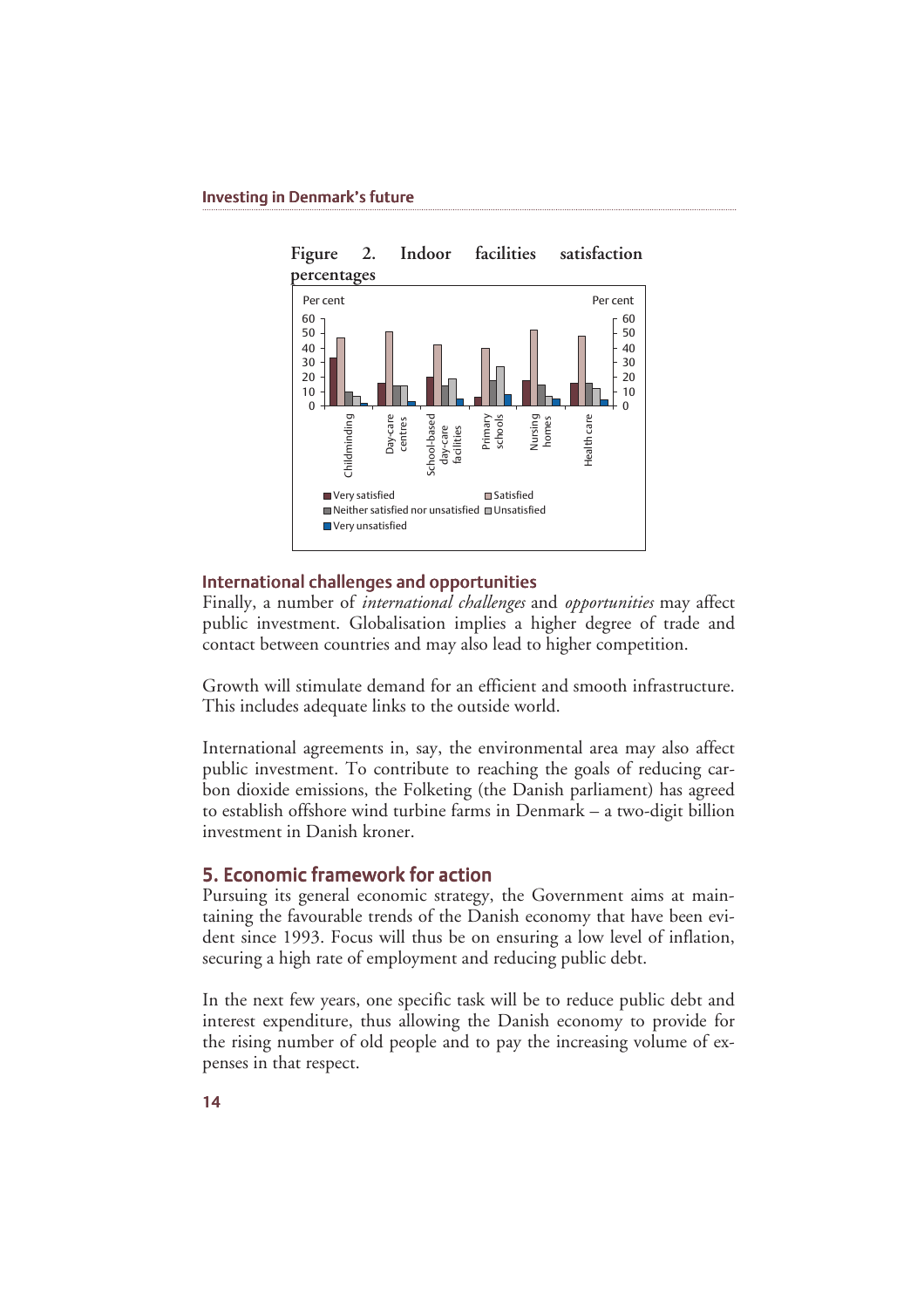But reducing public debt and keeping finances under control is not enough. Future generations of both old and young people will continue to demand a smooth and up-to-date infrastructure in the form of suitable school buildings, proper roads and efficient sewage systems.

Another important assumption in the Government's economic strategy is the enhancement of public-sector efficiency. This is one prerequisite for locating resources and staff who can take care of the growing number of old people.

Investing properly can enhance public-sector efficiency in real terms.

Investment efforts must therefore be a key element of our welfare policy in the years ahead.

Within the framework of our economic strategy, as indicated in *A sustainable future – Denmark 2010*, we have made allowances so that public tax-financed investment can rise by about an annual 2 per cent over the coming years. This rate of growth exceeds that of any other public expenditure. It gives room for new investment to boost prosperity and welfare both today and ten years ahead.

The room for making new public investment is limited not only by future growth in funds available for investment, but also by investment projects already agreed upon (see figure 3).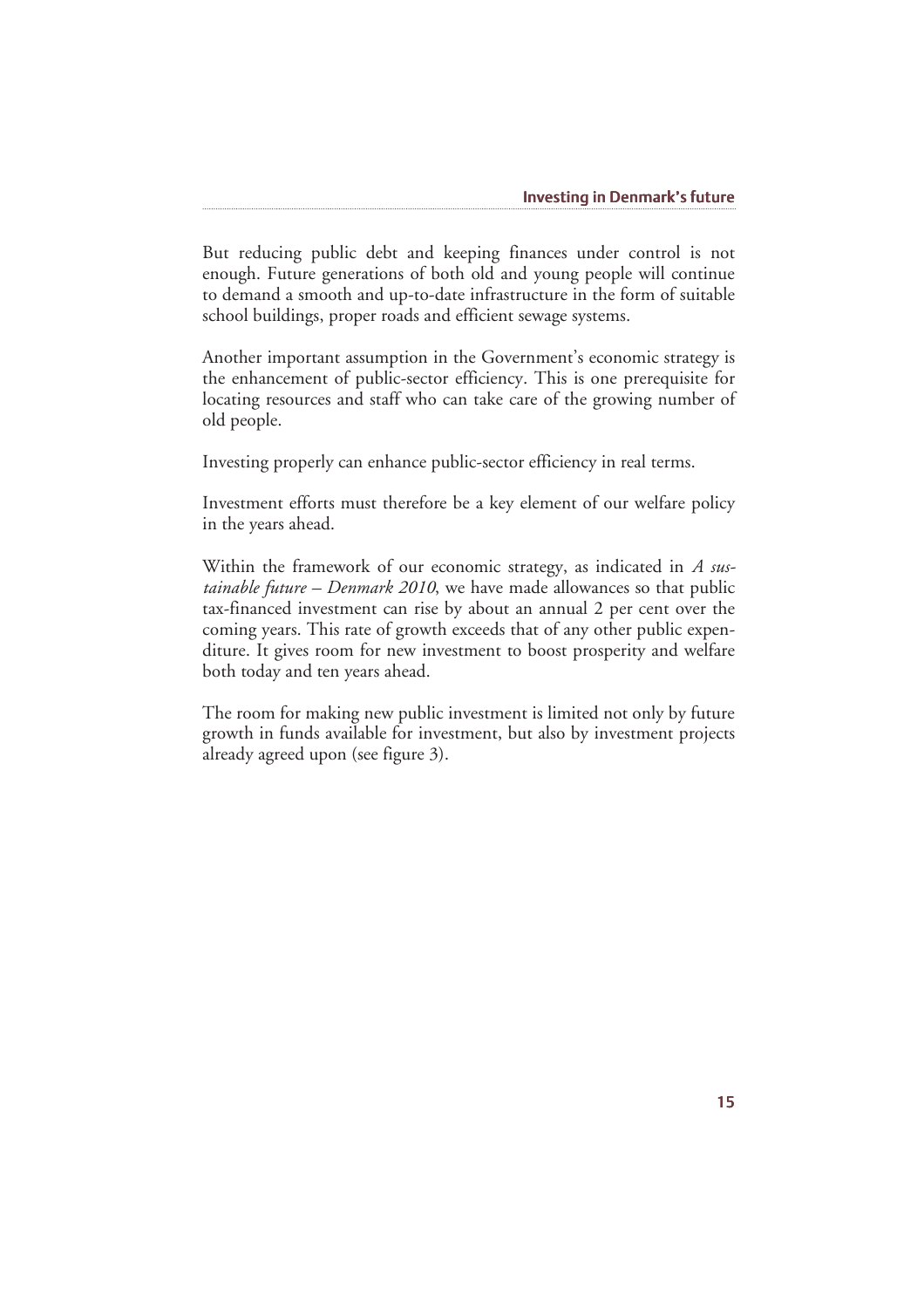

**Figure 3. Capital budget and room for new investment projects and maintenance** 

Particularly the years following 2005 will have some room for new investment as ongoing projects are completed.

The room for new tax-financed investment is estimated at DKK 100bn at the central government and local-government levels in total over the next ten years. The room for central-government investment will be about DKK 30bn.

The Government intends to invest in new projects and to maintain and renovate schools, nursing homes and roads.

Of course, it is neither possible – nor appropriate – to make decisions to allocate all funds available for investment to new projects at this stage.

Detailed plans for public investment many years ahead seldom have any intrinsic value in the real world. Experience shows that earmarking reserves for any new and unforeseen projects in the future will be much needed.

Local authorities and counties are responsible for welfare services as well as for nursing and care, while central-government projects in recent years have included investment in roads and railways, cultural buildings, embassies, police stations and facilities housing further educational establishments and research organisations.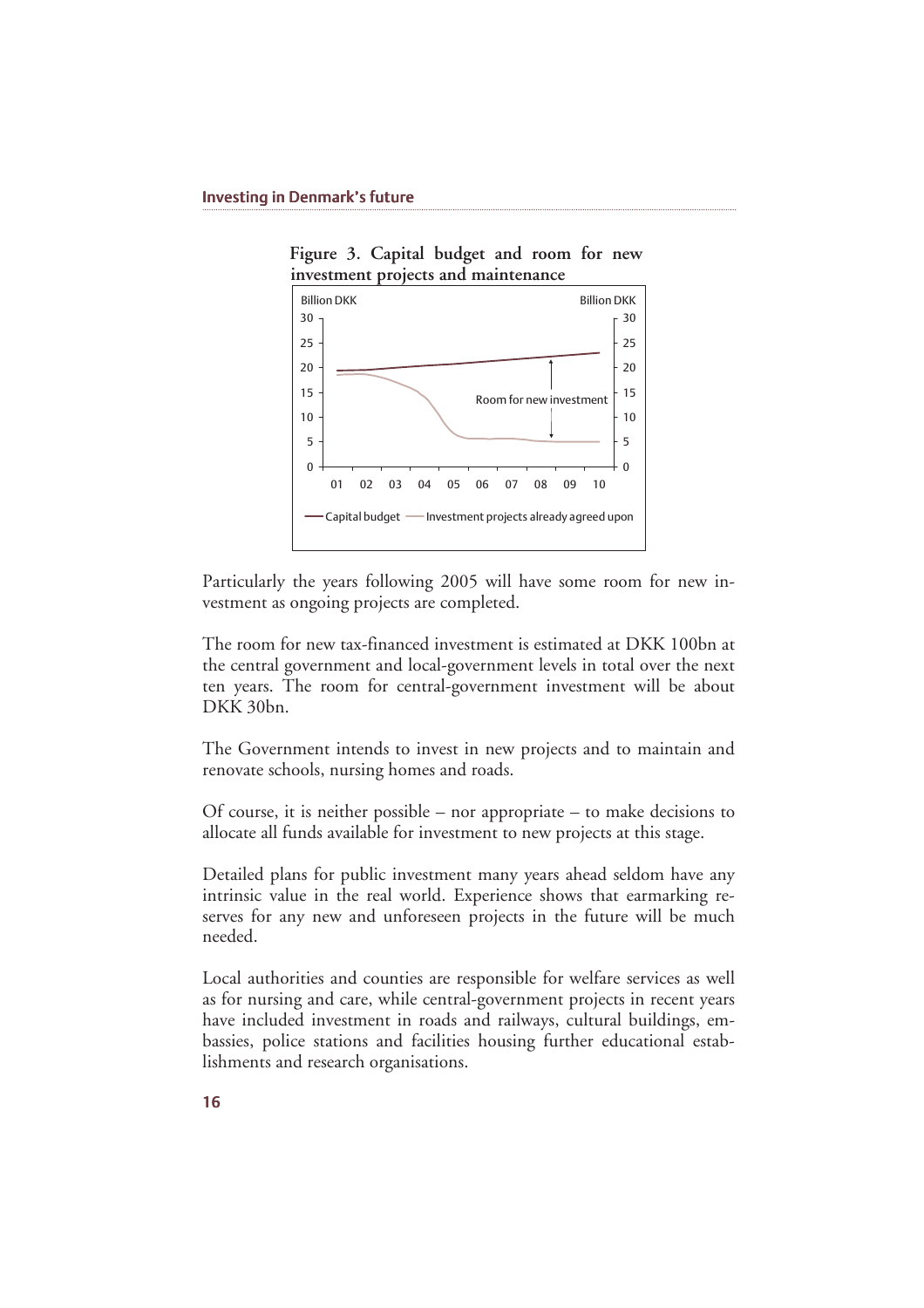Central and local government must set priorities on an ongoing basis so that adequate investment is made in vital welfare areas.

Investment includes not only new investment that is made possible as ongoing projects are completed, but also investment in areas financed through user charges such as utilities and public corporations. These investment accounts for more than half of public investment. Public corporations will also invest heavily in the future, for example in wind turbine farms, thus helping to reinforce existing infrastructure.

On balance, the chances of continuing our investment policy are good. Activities must, however, be currently adjusted to manpower capacity, not least in the building and construction sector.

Moreover, we must also consider how the individual investment projects are organised so that we can make the most of the qualifications available. Different types of partnerships between public corporations and private companies ensure that investment projects are properly managed and implemented efficiently at low costs.

There is much room for improvement. A survey shows that the efficiency rate of the Danish building and construction sector is 40 per cent lower than that of the Swedish building and construction sector. So something needs to be done.

## 6. Where to invest over the next ten years

The Government has set its priorities for future public investment.

First, the Government aims at ensuring that our welfare society is well prepared to deal with a number of fundamental challenges and opportunities (see section 4). Second, the Government wants to secure proper maintenance and current capacity adjustment in respect of existing facilities.

Ultimately, the objective is to secure a sustained high level of welfare and economic prosperity.

The individual investment projects are to contribute positively to growth in society.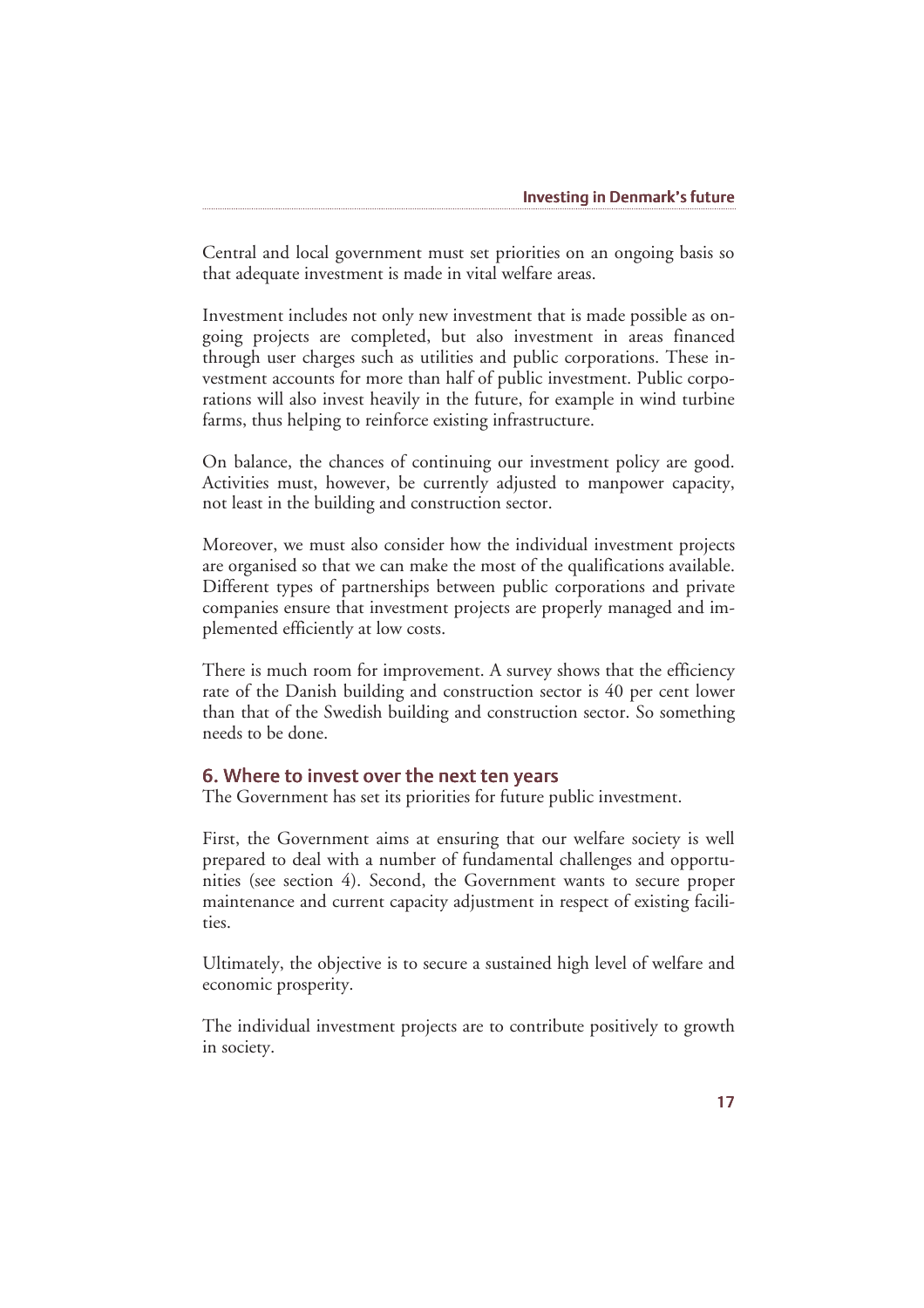It is essential that the values generated by a particular investment project exceed the expenses and thus the tax amounts collected to finance such investment.

Investment must thus be made with a view to producing the best result for society. But public investment can also be made in order to boost specific areas according to a particular policy. This could be cultural investment, whose return can be difficult to calculate.

Priorities must also allow for previous action in the individual areas. Distributional and regional considerations may also be taken into account.

Finally, international growth and compliance with international agreements may also play a role in prioritising public investment.

On the basis of these considerations as well as the economic framework outlined in *A sustainable future – Denmark 2010*, the Government wants to focus on the following investment areas:

#### **Box 5. Criteria for prioritising investment projects**

The Government intends to emphasise investment projects that

- place Denmark at the forefront of IT development and the knowledge-based society
- ensure a more efficient public sector
- create a better infrastructure in the form of public facilities, buildings and roads
- enhance the quality of public services
- strengthen the maintenance of existing facilities, buildings and roads

## At the forefront of IT development and the knowledge-based society

Preparing Denmark for the knowledge-based society and for using information technology is a strategic investment.

IT and communication are keys to the knowledge-based society. Growth and new know-how will be two closely connected driving forces of our future society.

To begin with, investing in the infrastructure of the knowledge-based society – new broadband lines and networks – will naturally be made on a private basis. This is one effect of the recent deregulation of the Danish telecommunications sector.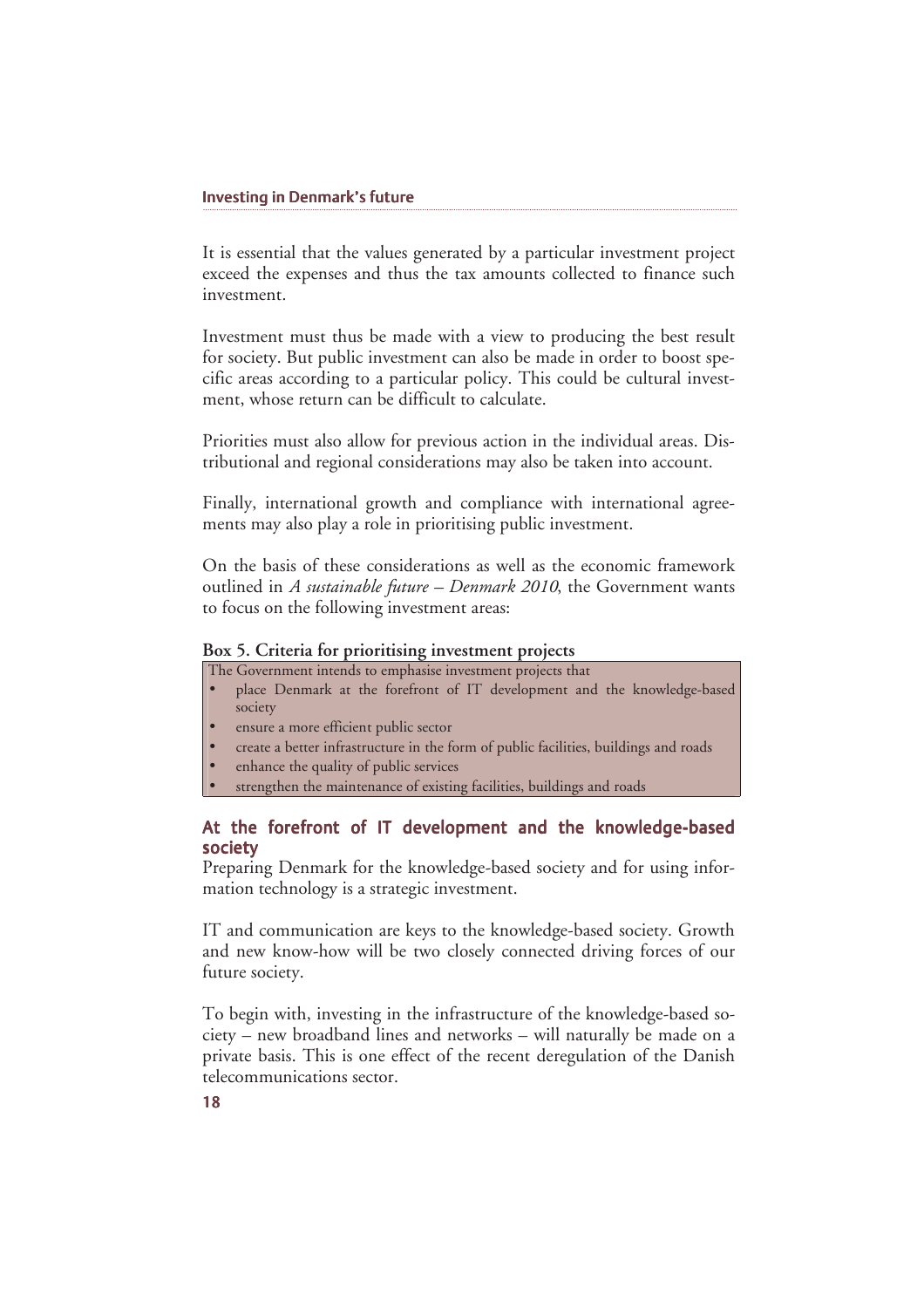Studies show that communications networks are more extensive in countries whose telecommunications sectors are deregulated as in Denmark. Particularly where geography – as is the case in Denmark – allows commercial investments in, say, broadband networks or electronic means of communication.

But IT investment in the public sector helps boost the use and popularity of the Internet in society.

In recent years, demand in Denmark has caused Internet availability to grow sharply and also led to falling dial-up connection prices. At the same time, Tele Danmark's obligation to provide ISDN lines as well as leased lines gives any household and business in Denmark high-speed access on equal terms.

As the investment projects that aim at ensuring a widespread use of IT and the Internet largely depend on how people and businesses prioritise their own wishes and needs, the overriding task of the public sector is to secure proper regulation, an adequate framework and keen competition in this area; the objective is thus to remove any barrier that may prevent a continuing use of IT and the Internet.

#### **Box 6. Main elements of the Government's IT strategy**

The Government's IT strategy is based on the following main elements:

- First, investment to develop broadband lines and networks should be made on a private basis.
- Second, the public sector plays an important part in setting the framework and in providing a high level of competition in the IT and telecommunications sectors; in this way, new technology will be readily available to people in any region in the country and at prices that give all users access to such new technology.
- Third, public investment in IT and the IT-based services offered to private households and businesses will persuade more people to buy IT equipment, thus helping to increase the use of the Internet. In many cases, public-sector demand will, initially, allow faster and cheaper extension of the new networks.

The Government's strategy implies that future public IT investment will not be aimed at physical installations such as cables, towers and wiring, but will be targeted towards demand for IT services.

To avoid creating "two tiers of computer literacy", we must ensure that the use of IT is relevant and that IT is accessible in everyday life.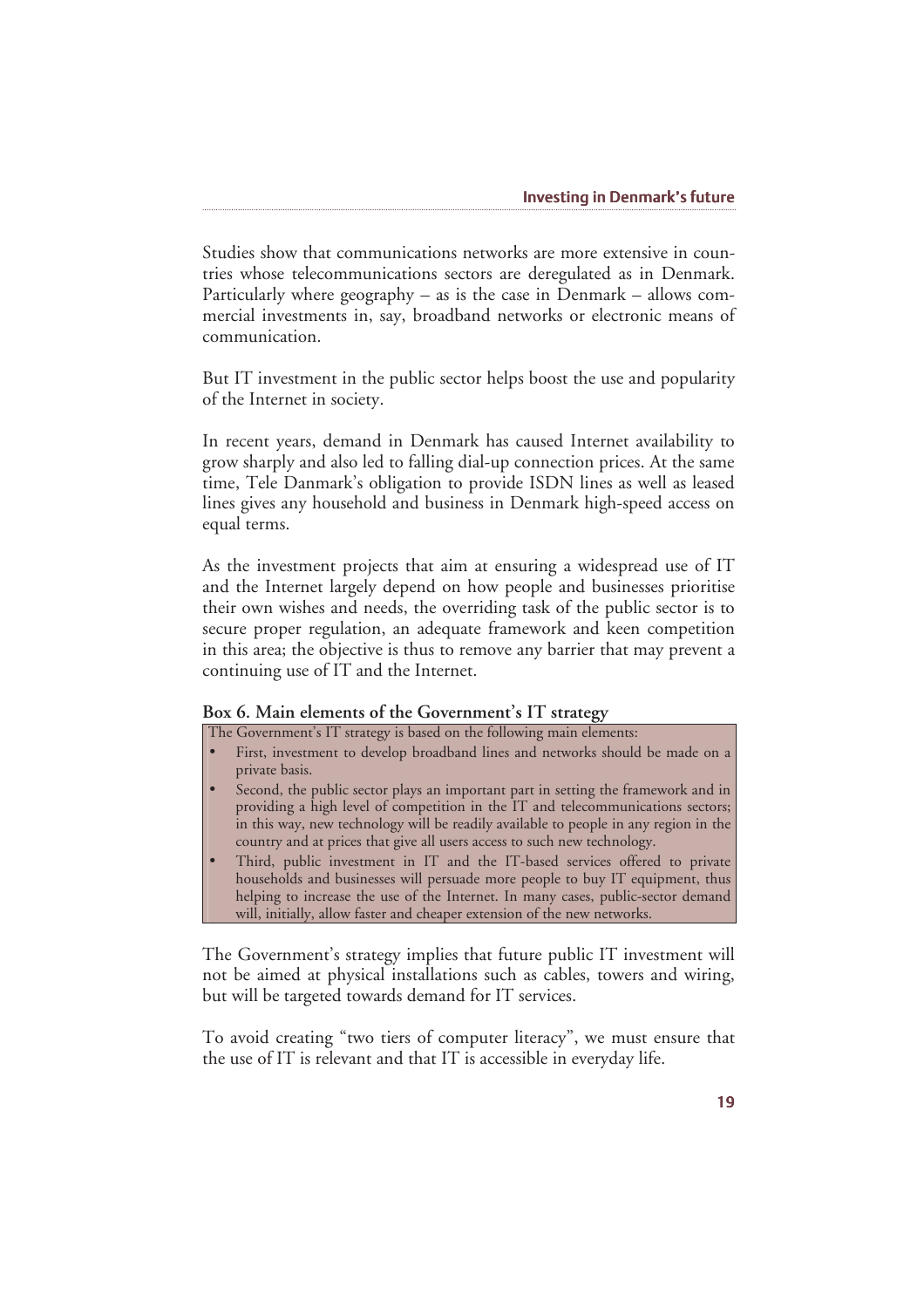The public sector must thus be ready to communicate electronically and to make information increasingly accessible to people. This will strengthen general interest in and boost the use of new technology in society.

The public sector has set this process in motion and is already using IT in many respects. What is new in this context is that in the next few years Denmark must invest in services directly aimed at individuals. This is already the case in the area of taxation, where tax returns can be filed and company accounts submitted via the Internet.

But medical records, job application forms, local-authority information, adult/supplementary training and education and much more will soon be accessible via the Internet.

A concrete initiative could be to establish a health portal – in collaboration with health care players – that provides access to various kinds of health information. Though financed on the basis of private funds, such a portal could raise the level of information and improve health care services.

A study among public institutions shows that several of them are already communicating electronically with people. Yet this study also reveals an enormous untapped potential (see figure 4).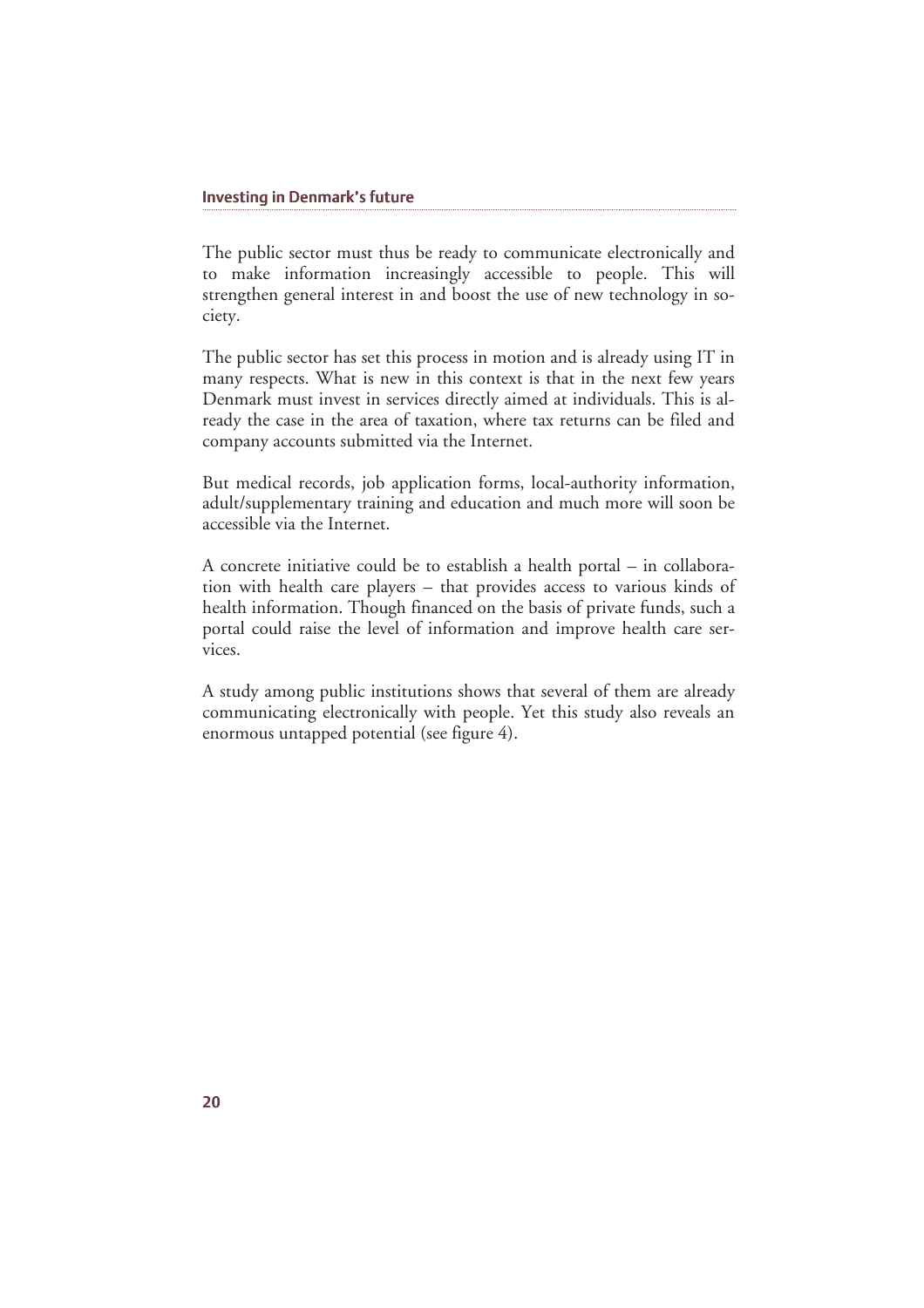

## **Figure 4. Public-sector systems integration status and future potential (2000)**

Investment in electronic public administration systems and public services may help boost growth and thus make Denmark a frontrunner in the global knowledge-based society.

December 2000.

Using IT for cultural purposes can help spread quality Danish-language information on the Internet and thus contribute to increasing people's IT expertise.

IT and any other state-of-the-art technology will also free manpower for other purposes. Submitting information via the Internet will, for example, render manual input superfluous, and computers are already capable of performing many routine tasks.

Locating answers to questions on the Internet using FAQs or simulation tools will also relieve public-sector staff of some work. People could calculate their housing benefits via the Internet, for example. This would also improve the service level and give people easier access to information.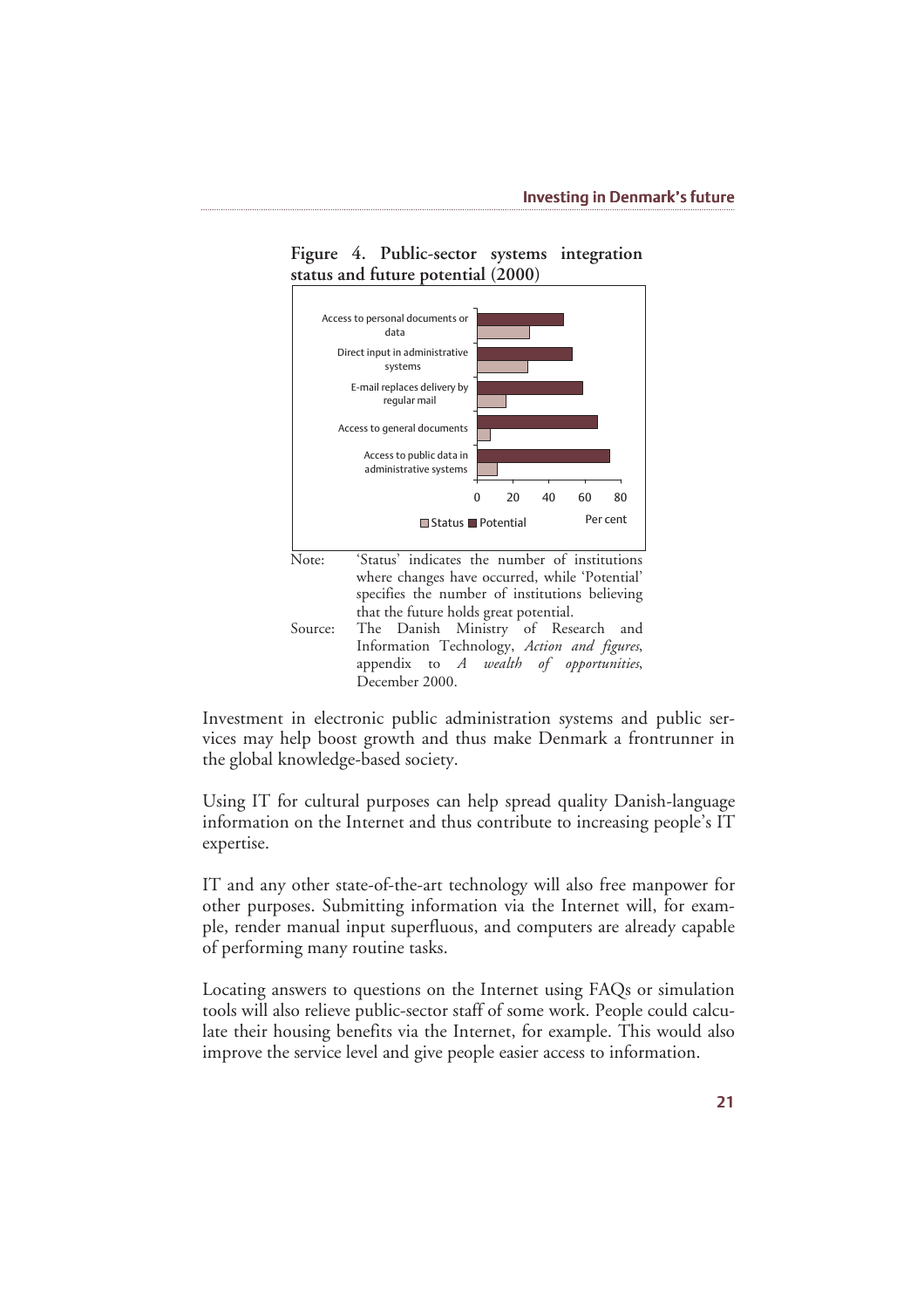For these reasons, the public sector needs to invest in electronic public administration systems and electronic self-service solutions.

The knowledge-based society also requires training, education and research. In the light of the Government's goals, Denmark must continue to invest in providing basic training and education and in ensuring that further education is offered to a large proportion of the population (see figure 5).



**Figure 5. Share of young people being trained or educated** 

Providing adequate possibilities of further/supplementary training and education is also important, enabling people to improve their qualifications and know-how. Training and education is thus a life-long process.

Adequate facilities must still be available to ensure proper teaching. But new teaching methods, increasingly supported through the Internet, can move the classroom to the workplace and into our home – particularly in the area of further/supplementary training and education. While conventional classrooms will probably be less important in the future, the electronic infrastructure must be further developed.

Accordingly, investment will be made in Denmark's Virtual University and the Research Network.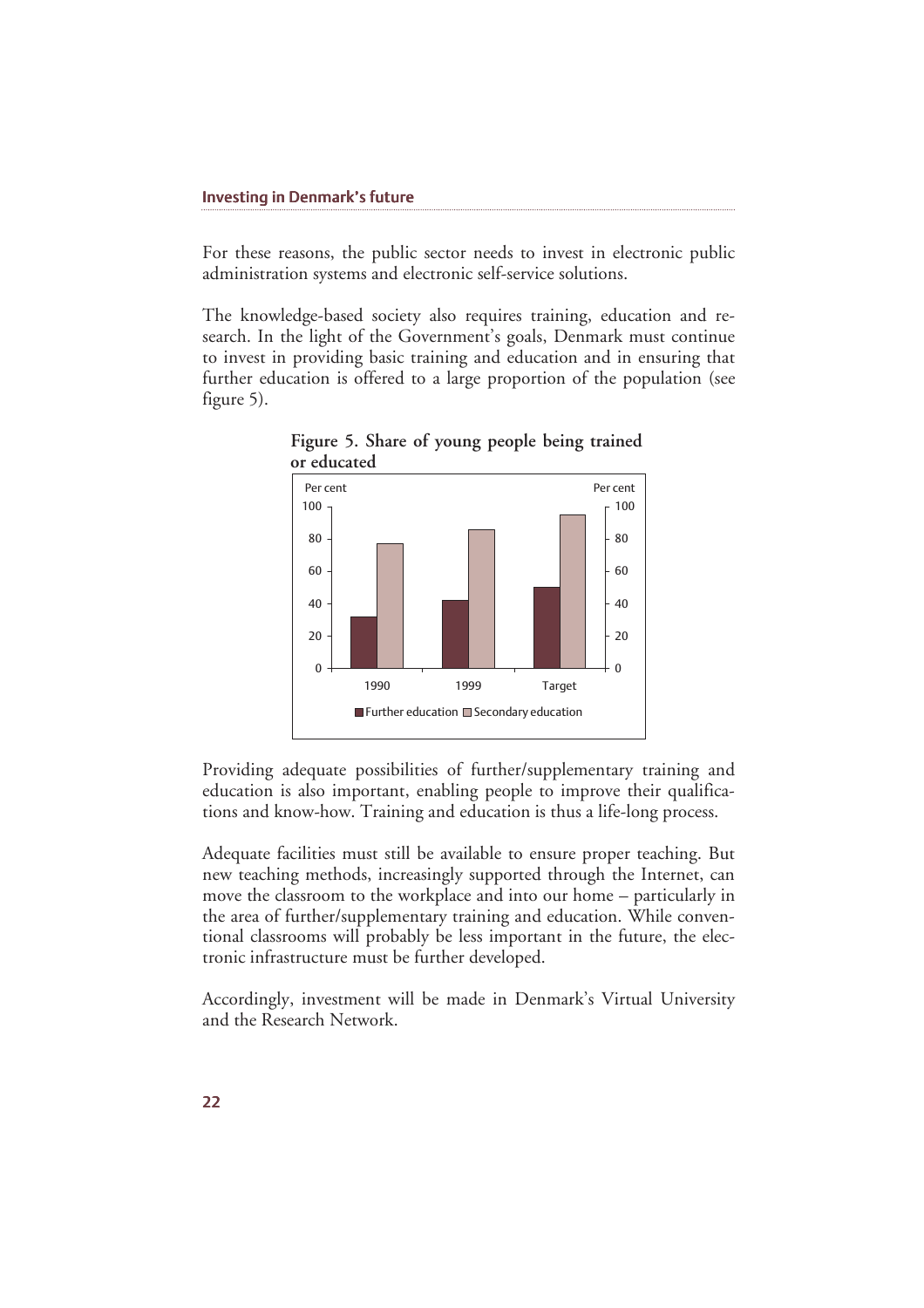Training and educational capacity must be adjusted according to demand. The number of pupils attending primary and lower secondary schools will climb over the coming years, so we must ensure that proper and modern facilities are available.

One concrete investment project is therefore to build new schools and renovate old schools.

On the other hand, the next ten years will see the number of young people in their twenties drop which is the typical age for receiving further education.

In the areas of training, education and research, the latest budget and local-authority agreements have provided a solid basis for setting future priorities. Today, local authorities can already obtain loans to maintain and develop primary and lower secondary schools, and the areas of research and further education have both been strengthened.

#### **Box 7. Concrete investment in IT and the knowledge-based society**

- Personal access to public information via the Internet
- Internet-based health portal
- Funds for investment in electronic public administration systems
- Improvement of facilities and maintenance of primary schools
- IT in primary schools
- Research network
- IT and biotechnological research and science parks
- Denmark's Virtual University
- Digital storage and protection of cultural collections

#### An efficient public sector

People will demand more and better services in the years to come. As the number of old people will be greater than the number of working people supporting the rest of the population and providing services, the capacity of public-sector staff must be put to better use than is presently the case.

Work must also be organised in such a way that those working in the public sector and those receiving benefits consider systems satisfactory.

State-of-the-art technology and IT can enhance efficiency and improve services in most public-sector areas. In the health care areas, investment in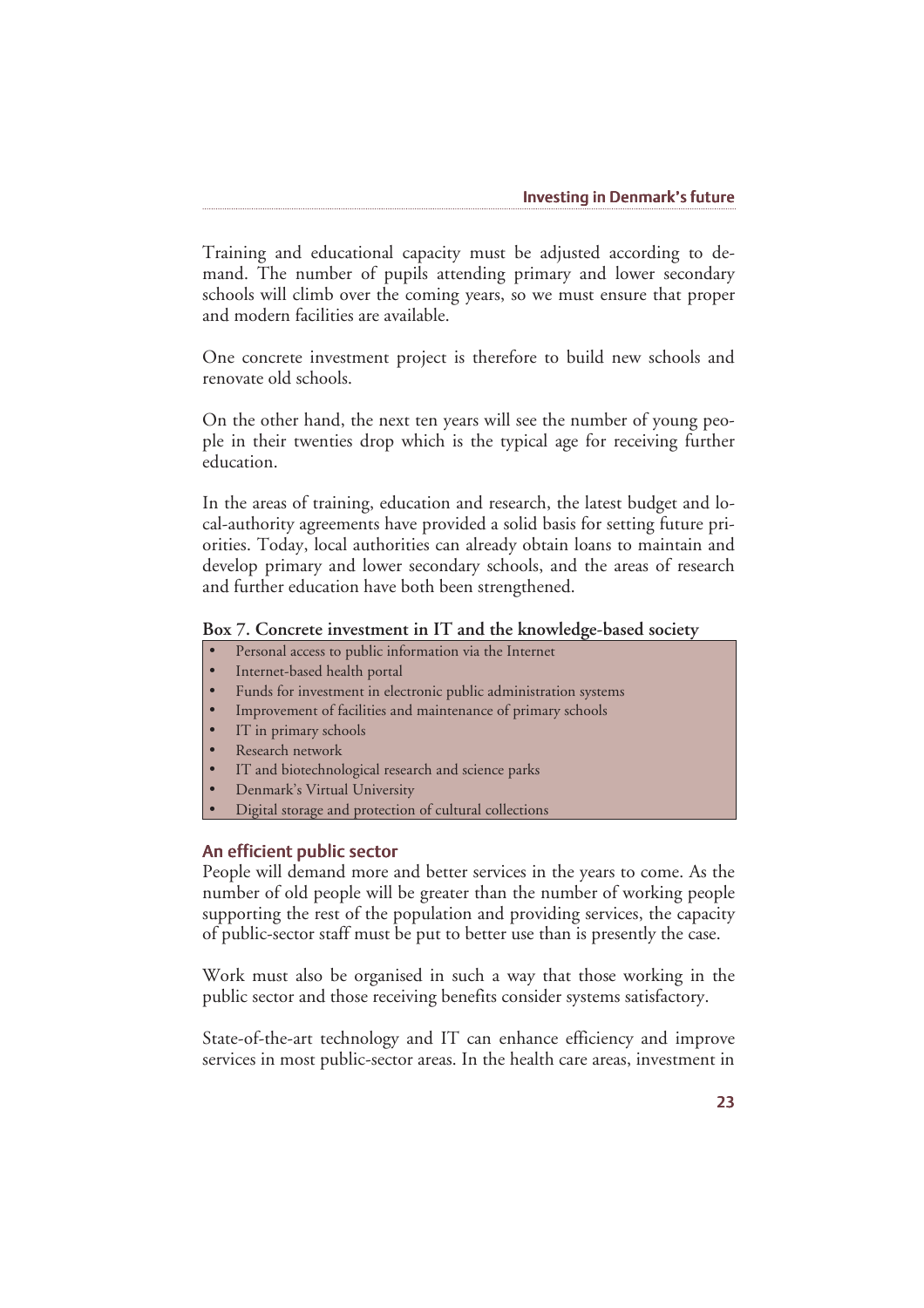new technology could improve both quality and efficiency through less radical treatment methods.

Better anaesthetics have increased the use of outpatient treatment. Laser technology has led to better treatment of cataracts and renal calculus, while telescopic surgery has improved knee injury treatment.

Higher public-sector quality is secured not only through more staff, but also through better facilities.

**Figure 6. Public-sector investment and services** 



Establishing and maintaining adequate facilities at schools, nursing homes, hospitals, town halls and any other public-sector institutions can thus meet demand for quality improvements.

Finally, public buildings and values can be managed in a much better way. When individual institutions manage their own values, public-sector infrastructure and other values may not be used fully, one reason being a lack of incentive from the individual institution or public corporation.

This could be cabled infrastructure, office premises, classrooms or public data, for example.

One concrete example is the possibility of using sewage systems to host IT and telecommunications cables. Selling the right to install cables in sewage systems could help finance the renovation of run-down sewage systems.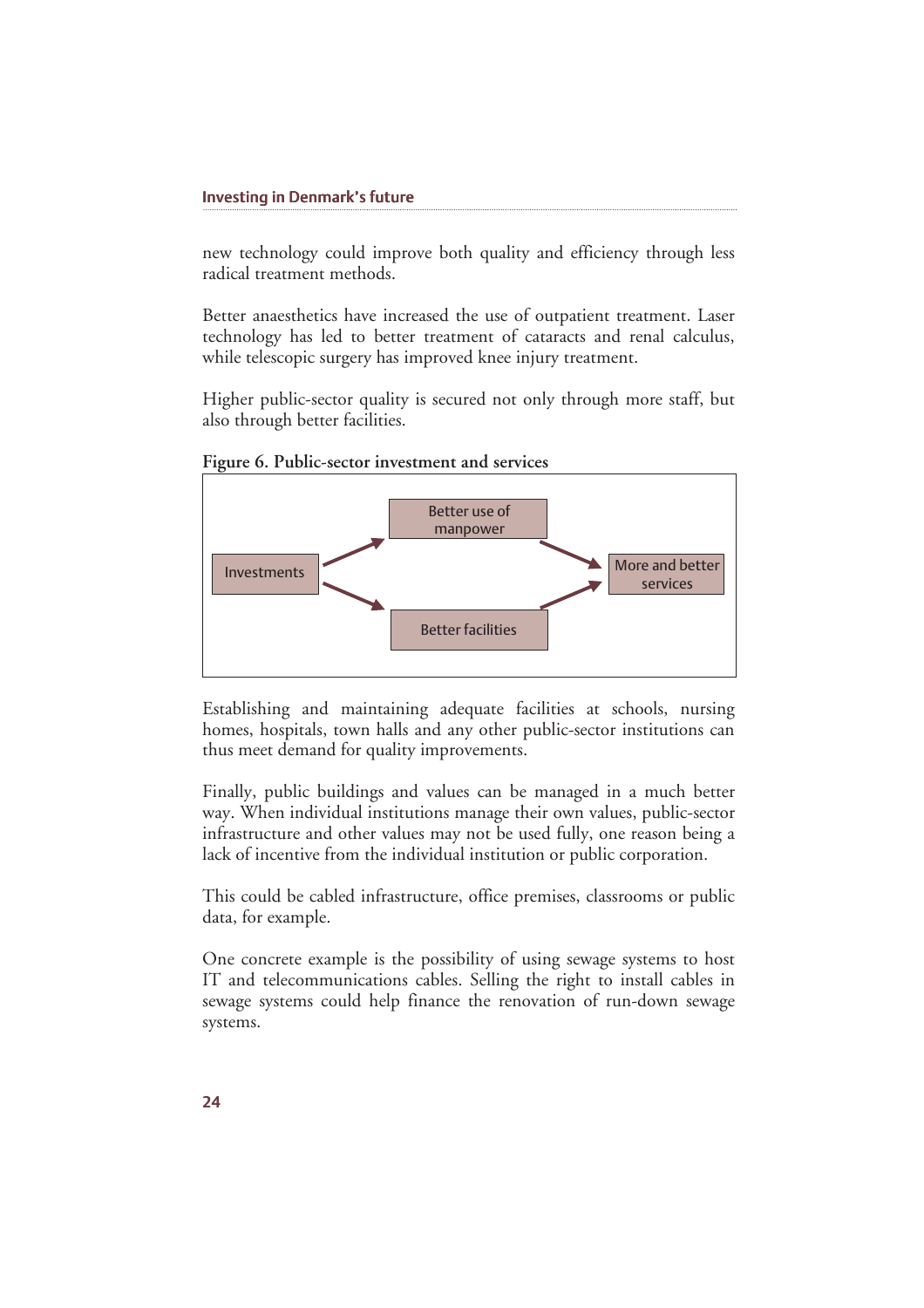## **Box 8. Investment capable of enhancing public-sector efficiency and services**

- Modern hospital equipment
- Electronic systems capable of handling medical records and documents
- Automated case preparation systems
- Modern facilities
- Better capacity use across sectors, institutions and types of infrastructure

## Better public facilities and buildings

A third investment area is infrastructure in the form of public facilities, buildings and roads. Businesses as well as households need infrastructure.

Spending too much time on transport due to capacity problems is undesirable.

Non-maintenance of sewage systems may cause pollution, which may spread to areas where children are playing or where families get their fresh produce.

An adequate infrastructure is also an important condition for corporate growth and thus for the general economy. Public investment can contribute to greater economic prosperity in society as a whole.

Like investment in the knowledge-based society, investment in infrastructure can be regarded as an important contribution that helps keep the level of affluence and welfare high.

Denmark's infrastructure is generally well developed. Nevertheless, capacity problems may exist in some areas.

Capacity problems result in a needless waste of time and may also cause higher pollution, for example due to tailbacks. Solving these problems is therefore wise.

Developing public transport in heavily congested urban areas is another urgent task.

Adequate infrastructure and proper connections to the outside world are advantages in an international economy where speed and network rela-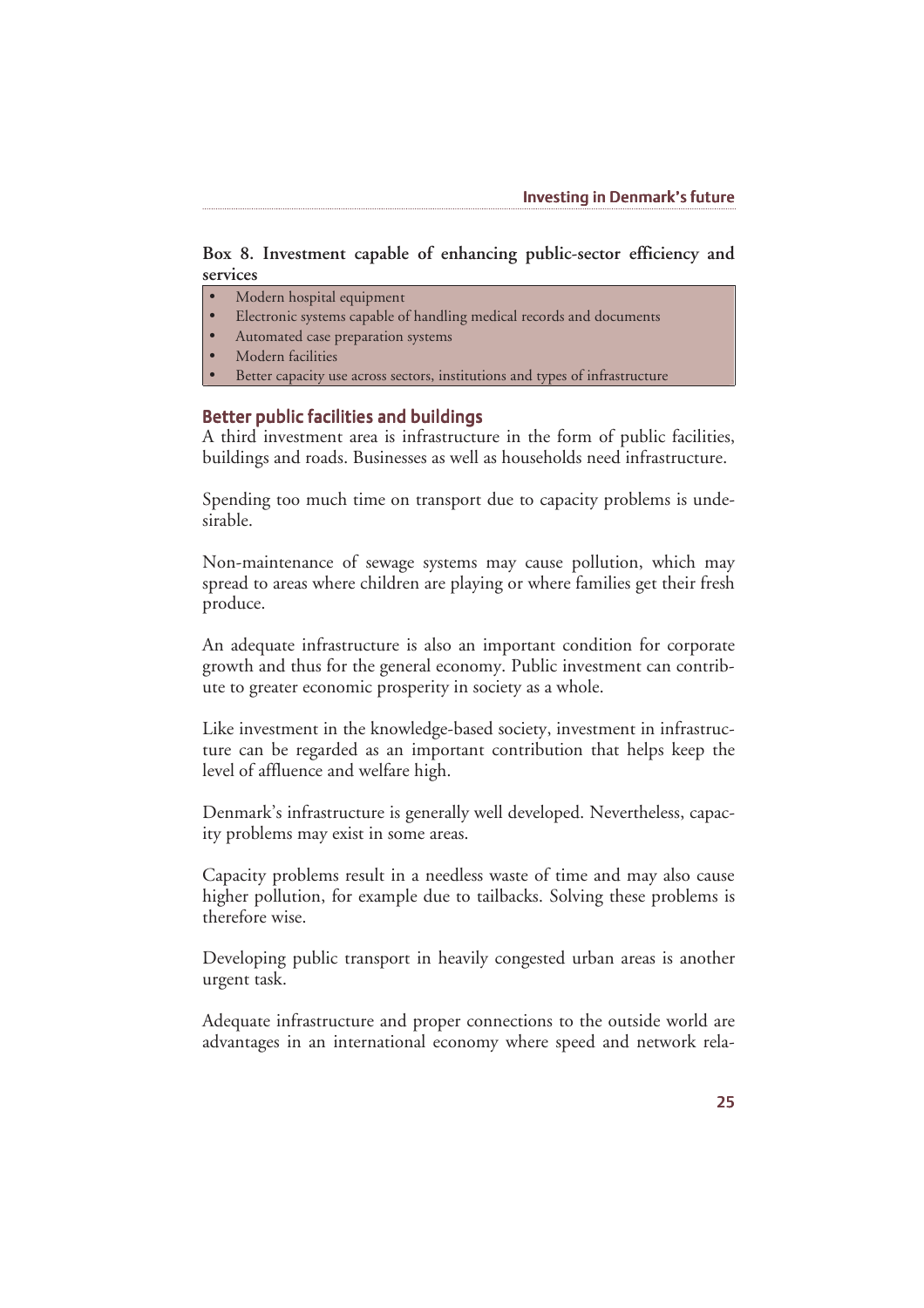tions are vital. This can contribute to more cooperation and trade, thus creating the basis for increasing economic prosperity.

The fixed links across the Great Belt and the Sound have both been strategic investments of this type.

A fixed link across the Femer Belt – constituting a leg in the trans-European network – can also be seen in this light. The governments of Denmark and Germany have agreed to continue their plans for building a fixed link across the Femer Belt. The final decision is likely to be made within a year or two.

The construction of the fixed links helps reduce the need for domestic flights in Denmark, thus also reducing the need for airports handling domestic traffic.

Housing is another vital element of a society's infrastructure. Traditionally, public authorities have also been involved in the housing sector, offering grants or loans for urban renewal and non-profit housing.

Senior housing is an area requiring additional action. Initiatives will be needed in a few years when the number of old people begins to rise. Youth dwellings are another focus area. The cities housing major educational establishments should have enough dwellings for students who need to take up residence.

During the past few decades, substantial resources have been allocated to urban renewal. The results have been positive: dwellings have been renovated and the old part of the housing stock has been modernised – especially in the Copenhagen metropolitan area.

A concrete focus area could involve neighbourhood improvement, focusing on improving social and physical conditions in socially deprived urban areas through better housing, employment, traffic and ecology.

In recent years, Denmark has pursued an environmental policy that has lifted environmental standards in most areas. A multitude of initiatives have been launched, and they will – over the next few years – help protect the environment through schemes to maintain sewage systems, to clean up toxic deposits of chemicals and to rehabilitate nature.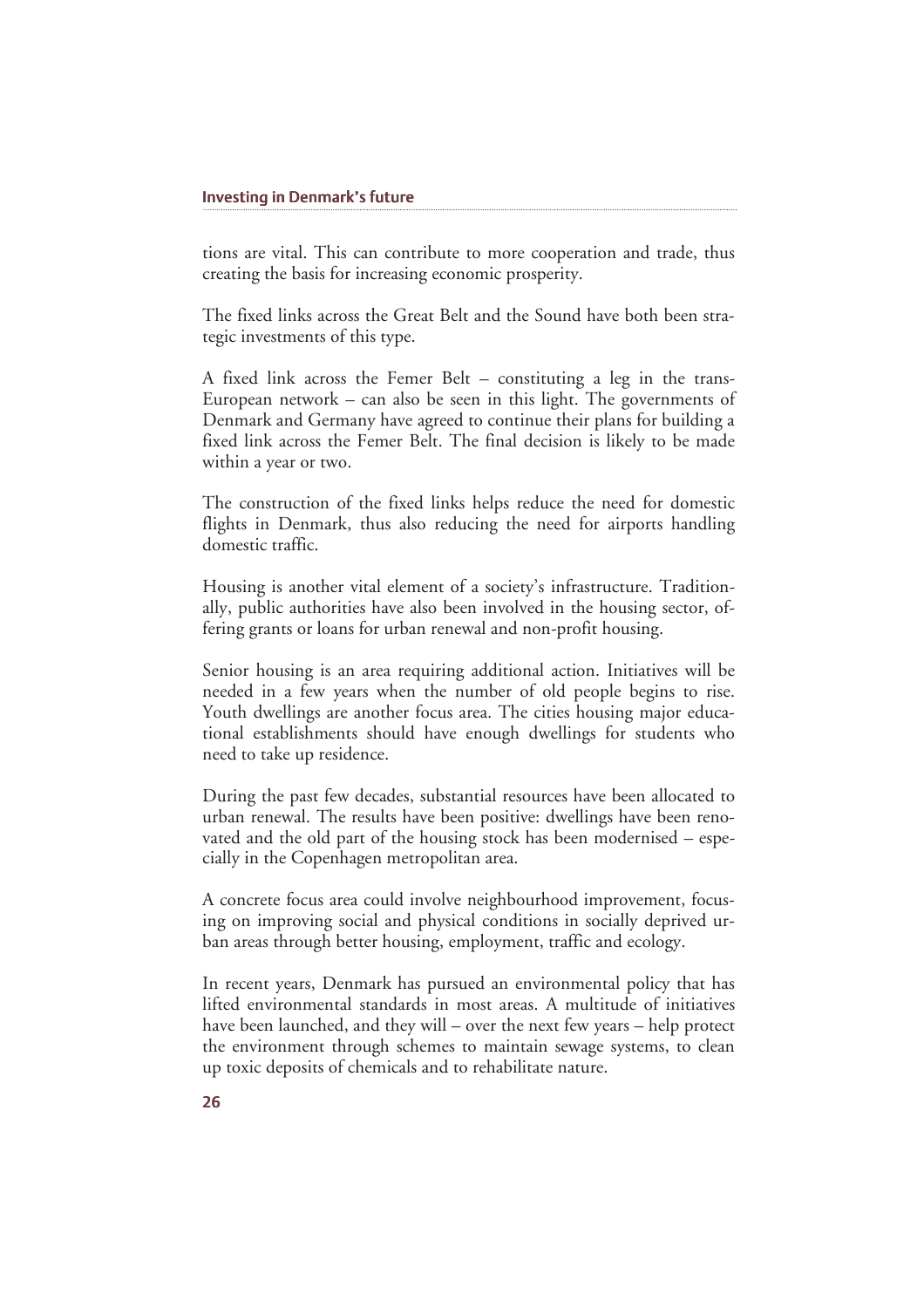If we look at energy, public corporations have invested considerable amounts in developing the gas networks. Developing the use of sustainable forms of energy – which has been politically decided – will continue, for example in the form of investment in wind turbine farms.

#### **Box 9. Concrete investment in better infrastructure**

- Solving road network and railway capacity problems
- Fixed link across the Femer Belt
- Neighbourhood improvement in socially deprived urban areas
- Dwellings for students in cities housing major educational establishments

#### Better public services

Investing in public services has been a high priority in the past few years, creating a sound basis for public service output.

Facilities in the health care and social areas, including hospitals and nursing homes, have to be modernised to meet the growing influx of old people.

Hospital facilities and equipment have to be raised to modern standards.

Psychiatric patients have to be ensured proper conditions. In the past few years, the number of private rooms in psychiatric wards has soared.

Public investment has to help ensure proper facilities for nursing and care in our welfare society.

A growing number of old people will create a demand for good senior housing. Therefore, one task is to build quality senior housing – in the form of individual housing, group homes or nursing homes.

As the number of children requiring care is likely to fall, the need for further childcare facilities will probably taper off in the years ahead.

The past few years have seen the construction of a number of large cultural buildings under the auspices of central government, and this particular area is expected to stabilise once already adopted investment projects have been completed.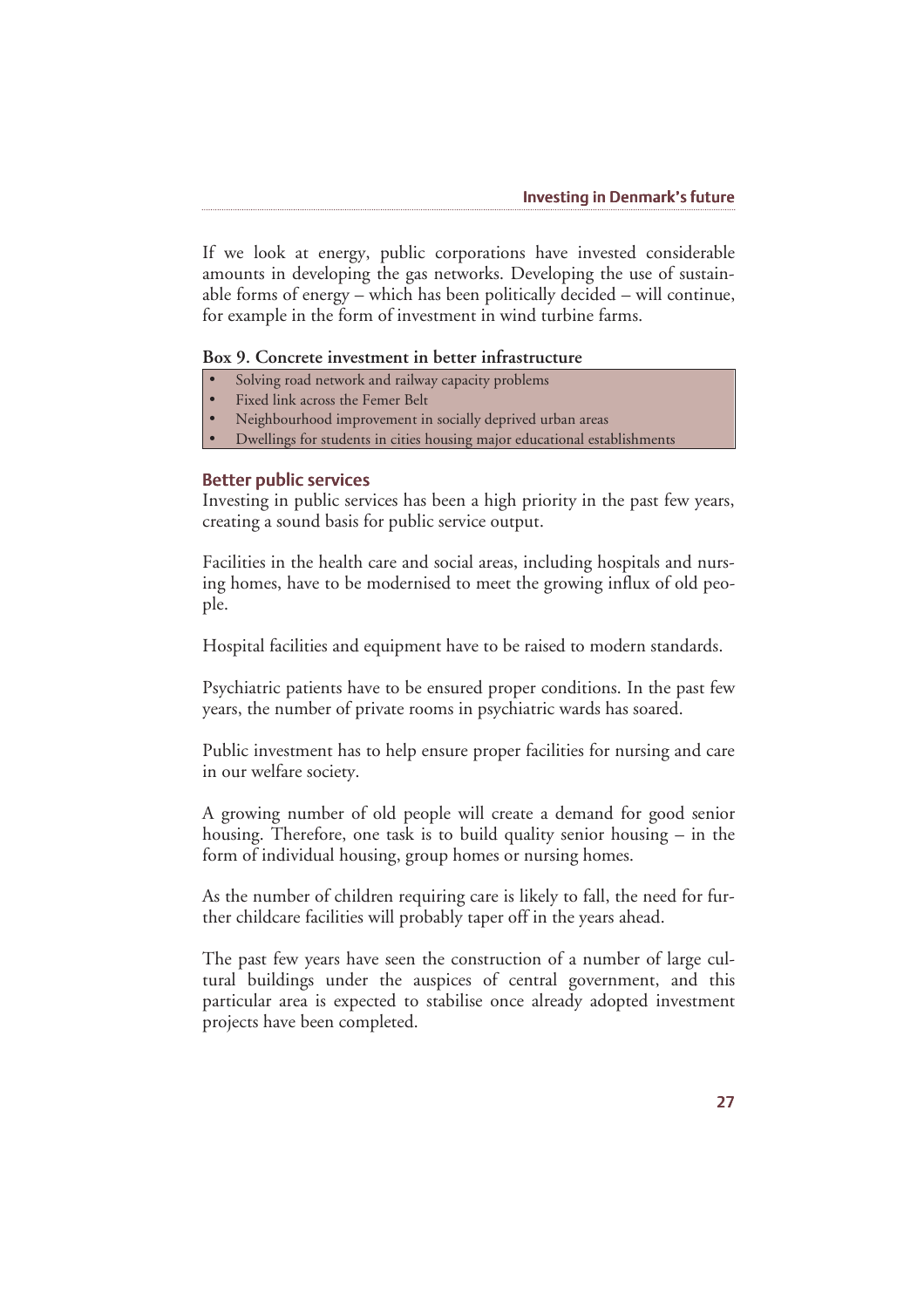In recent years, Denmark has made its mark in movies and music, etc. This could represent a strategic opportunity for further developing Denmark's position as one of Europe's creative regions. Efforts ensuring this development should be given high priority.

If we look at Denmark's security policy, the need for investing in buildings and materials depends on the threats and problems that Denmark encounters in the future.

Offhand, this need seems to have diminished, especially in relation to defence investment. However, it is vital that Denmark is sufficiently alert to preserving national security and securing participation in peacekeeping efforts.

Another concrete investment project is the building of a new maximumsecurity prison for the first time in 25 years.

#### **Box 10. Concrete investment in the service area**

- Senior housing
- Service areas in connection with close-care accommodation
- Residential offers and private rooms for psychiatric patients
- Modern services (swift action and better treatment)

#### Better maintenance

There is no point in investing in new facilities if such investment is made at the expense of allowing existing facilities to fall into disrepair due to lack of proper maintenance.

Maintenance ensures that facilities are kept in good condition. It raises the quality of public services in all sectors and allows institutions to provide efficient and adequate services.

Maintenance investment is valuable to society. Ongoing maintenance prevents wear and tear from developing into serious damage requiring expensive repairs or total reconstruction, which is far more costly than maintenance. Improving public infrastructure maintenance is good economy.

A series of calculations and studies suggest a need for improving maintenance in a number of areas.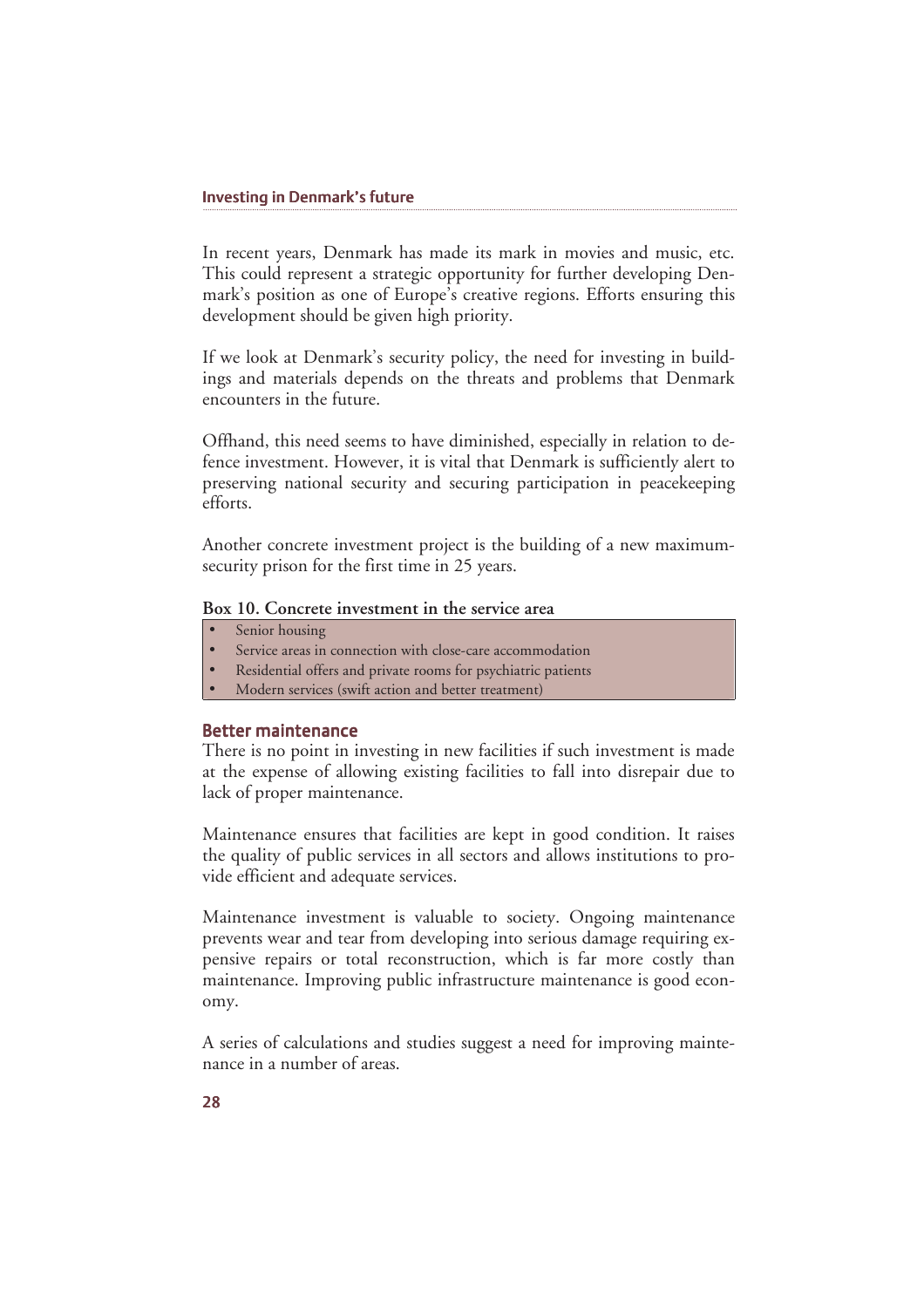Consequently, more resources for raising the maintenance level of buildings, roads, etc., have to be allocated to areas in the public sector. This includes the maintenance of protected and preservation-worthy buildings.

#### **Box 11. Areas requiring better maintenance**

- Road surfacing and national-road bridges
- Sewage systems
- Primary and lower secondary schools
- Hospitals

## 7. From strategy to action  $-$  the next step

The Government has set its investment strategy. We need to invest in Denmark's future. Investment requires careful consideration.

In the coming years, the Government will use its investment strategy as a springboard for investing in areas that are vital to our welfare society (see section 6).

The challenge is to maintain what we have built together as we prepare society for the changing composition of the population and the development of the knowledge-based society.

In the years ahead, the Government will follow up on its ambitious goals set for public investment through a number of concrete projects.

In some areas, plans have already been made, and they will be presented in the spring. Other areas will naturally figure in the talks with local authorities and in the 2002 budget.

#### **Box 12. From strategy to action – future initiatives**

- Better public transport
- At the forefront of IT development and the knowledge-based society
- Efforts to improve social problems in poor housing
- Maintenance and modern facilities

#### Better public transport

The Government has presented a number of concrete transport investment projects. The main elements include: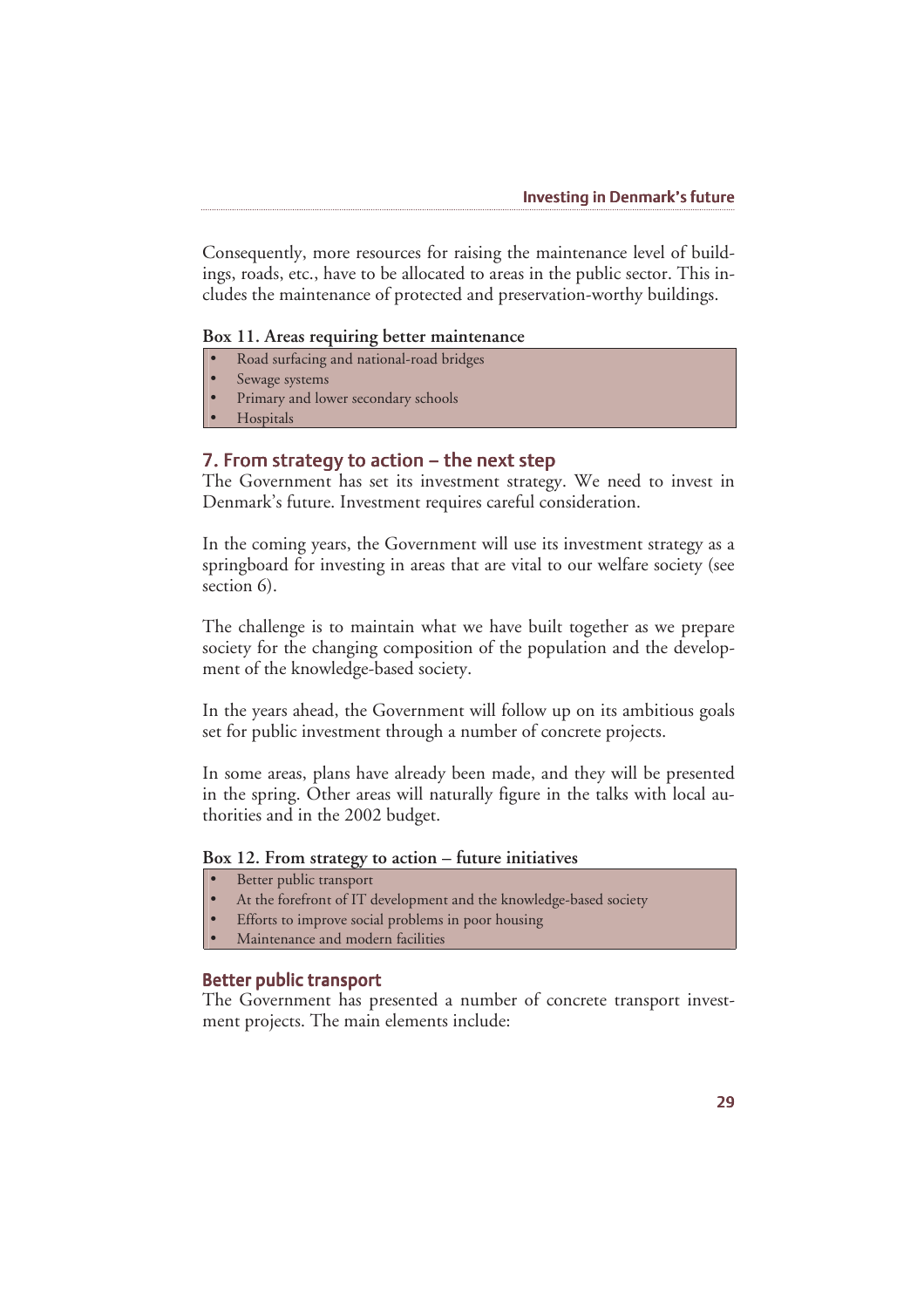- Solving high-congestion and capacity problems on approach and ring roads in the Greater Copenhagen area
- Extending main arteries between different parts of the country, especially in Jutland and on Funen
- Strengthening public transport, especially in the Copenhagen metropolitan area by extending the railway lines to Roskilde, thus increasing the capacity of the traffic-intensive route between Copenhagen and Roskilde

## At the forefront of IT development and the knowledge-based society

With the industrial-policy strategy known as .dk.21, research and educational agreements for the 2001 budget and the latest network report (*A wealth of opportunities*), the Government has launched several initiatives aimed at strengthening the IT area and the knowledge-based economy.

In the IT area, electronic public administration systems, Internet-based services and IT-based research and teaching must be further strengthened. A number of concrete initiatives will be introduced:

- A single IT strategy for all ministries
- Investment in developing Internet-based long-distance teaching and research – the virtual university – and high-speed networks for researchers
- Presentation of central-government and local-government proposals for electronic public administration systems
- Agreements with local authorities and counties on the use of IT in schools and in local-authority services to citizens
- Preparation of an overall strategy for increasing Internet use

## Efforts to solve social problems and housing

We need to strengthen our current efforts in building youth and senior housing. The Government intends to:

- Encourage local authorities to use the favourable rules for building youth and senior housing
- Study possible obstacles that prevent local authorities from establishing non-profit family and youth housing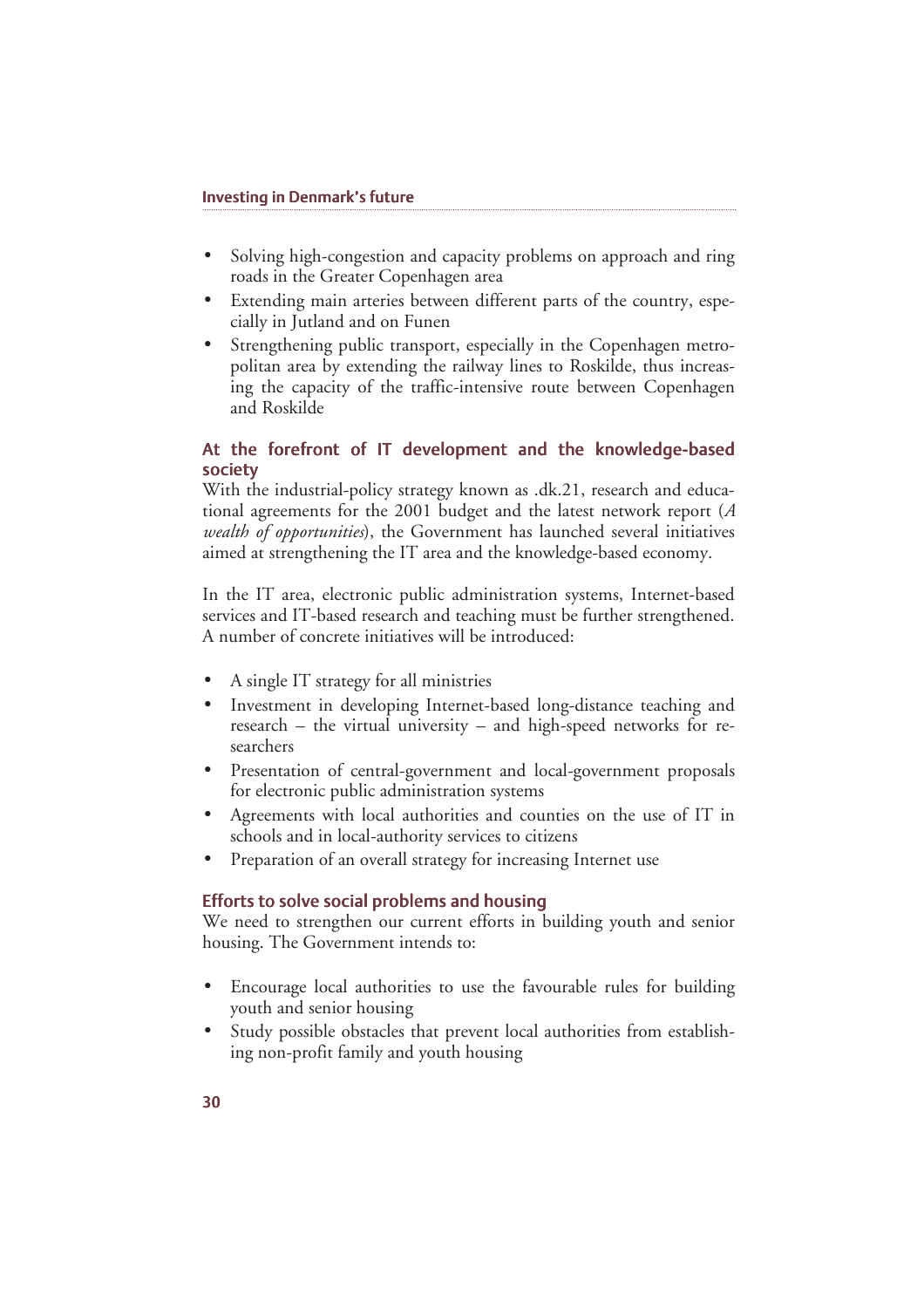• Put forward proposals for mixed ownership structures for non-profit housing to ensure better use of housing stock

Investment has to be made to improve neighbourhoods, thus ensuring good urban and housing conditions. Investing in neighbourhood improvement has to continue. The year 2000 saw the selection of five new neighbourhood improvement areas, including the Vollsmose area in Odense and Vestbyen in Horsens.

#### Maintenance and modern facilities

The Government intends to take the following initiatives to strengthen maintenance and modernise facilities for welfare services:

- Continued focus on improving maintenance of public assets
- Examining the state of national roads
- Talks with local authorities and counties about prioritising facilities for welfare services and seizing labour-saving investment opportunities
- Initiatives to secure a more up-to-date use of infrastructure, for example installation of cables in sewage systems

#### Follow-up

In the years ahead, we need to sustain our current efforts in a number of areas to ensure proper services and adequate facilities for families and businesses.

The Government will assess the needs on the basis of its strategic goals set out in *Investing in Denmark's future*, the considerations presented in the *White paper on public investment* and other new assessments.

Further concrete initiatives will be included in the talks with local authorities and counties and when the 2002 budget is presented in August 2001.